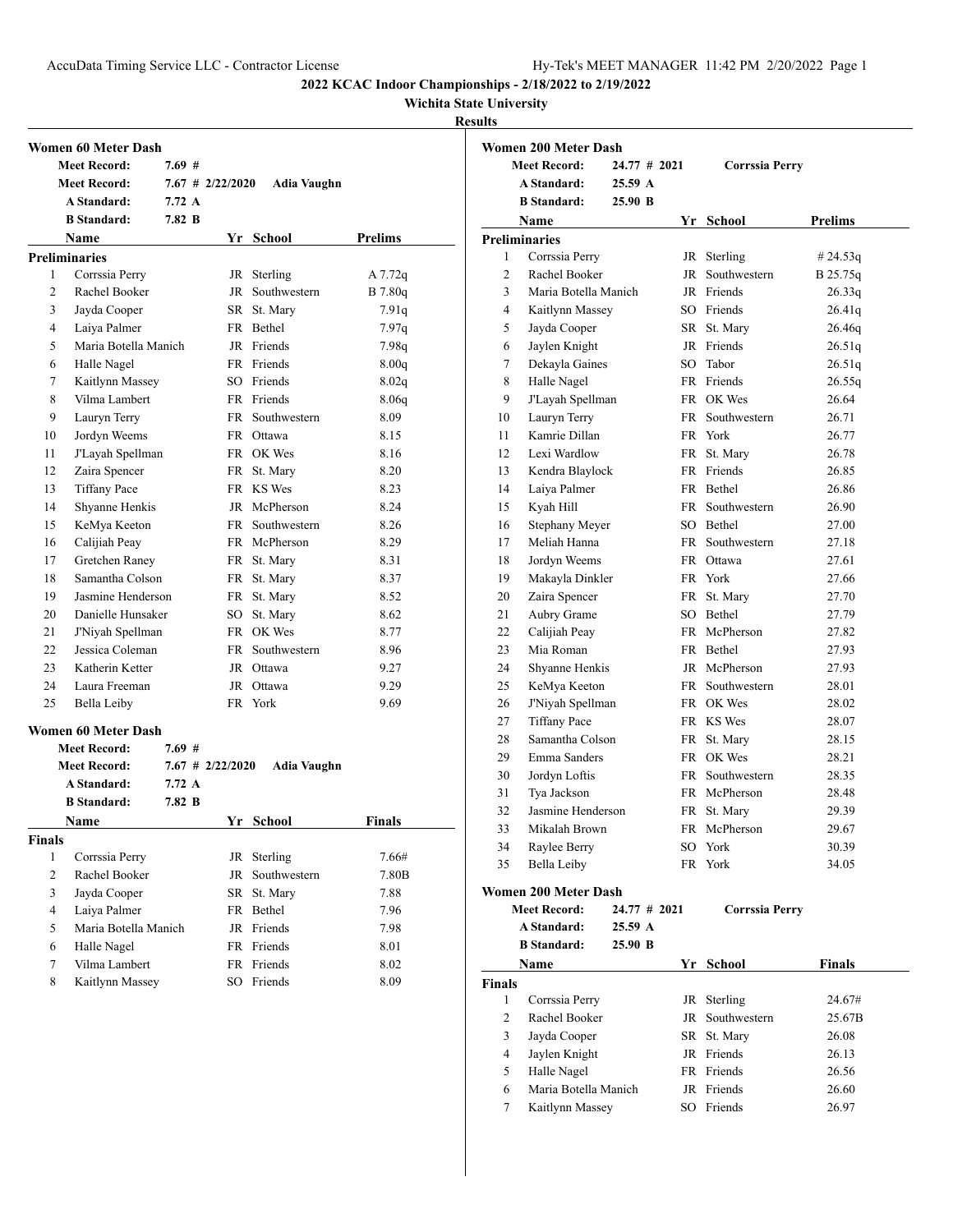Sarah Stebbins FR McPherson 2:03.08

**2022 KCAC Indoor Championships - 2/18/2022 to 2/19/2022**

# **Wichita State University**

|                | Finals  (Women 200 Meter Dash) |                   |                     |                        |               |
|----------------|--------------------------------|-------------------|---------------------|------------------------|---------------|
|                | <b>Name</b>                    |                   | Yr                  | School                 | <b>Finals</b> |
|                | Dekayla Gaines                 |                   | SO.                 | Tabor                  | <b>FS</b>     |
|                | Women 400 Meter Dash           |                   |                     |                        |               |
|                | <b>Meet Record:</b>            |                   | $56.47$ # 2/16/2019 | <b>Amy Braimbridge</b> |               |
|                | <b>A Standard:</b>             | 58.39 A           |                     |                        |               |
|                | <b>B</b> Standard:             | 59.40 B           |                     |                        |               |
|                | Name                           |                   | Yr                  | School                 | Finals        |
| Finals         |                                |                   |                     |                        |               |
| 1              | Corrssia Perry                 |                   | JR                  | Sterling               | 58.14A        |
| 2              | Kyah Hill                      |                   | <b>FR</b>           | Southwestern           | 1:00.06       |
| 3              | Kendra Blaylock                |                   |                     | FR Friends             | 1:00.59       |
| $\overline{4}$ | Kaitlynn Massey                |                   |                     | SO Friends             | 1:01.12       |
| 5              | Lexi Wardlow                   |                   |                     | FR St. Mary            | 1:01.15       |
| 6              | Jaylen Knight                  |                   |                     | JR Friends             | 1:01.79       |
| 7              | Kamrie Dillan                  |                   |                     | FR York                | 1:01.99       |
| 8              | Meliah Hanna                   |                   | FR                  | Southwestern           | 1:02.45       |
| 9              | Aubry Grame                    |                   |                     | SO Bethel              | 1:02.62       |
| 10             | Shyanne Henkis                 |                   |                     | JR McPherson           | 1:03.07       |
| 11             | <b>Bailey Mann</b>             |                   |                     | FR KS Wes              | 1:03.23       |
| 12             | Stephany Meyer                 |                   |                     | SO Bethel              | 1:03.46       |
| 13             | Tamayia Washington             |                   |                     | FR KS Wes              | 1:03.67       |
| 14             | Danielle McSeveney             |                   |                     | FR Bethany             | 1:03.69       |
| 15             | Suleica Lee                    |                   |                     | SR Ottawa              | 1:03.85       |
| 16             | J'Niyah Spellman               |                   |                     | FR OK Wes              | 1:04.35       |
| 17             | Emma Sanders                   |                   |                     | FR OK Wes              | 1:04.48       |
| 18             | <b>Briley Bagley</b>           |                   |                     | FR St. Mary            | 1:04.75       |
| 19             | Mia Roman                      |                   |                     | FR Bethel              | 1:04.78       |
| 20             | <b>Hailey Rouse</b>            |                   | FR -                | Southwestern           | 1:05.27       |
| 21             | Gretchen Raney                 |                   | FR                  | St. Mary               | 1:05.53       |
| 22             | Tya Jackson                    |                   |                     | FR McPherson           | 1:05.92       |
| 23             | Jordyn Loftis                  |                   | FR -                | Southwestern           | 1:06.24       |
| 24             | Alexandra Mendoza              |                   |                     | FR Bethel              | 1:06.62       |
| 25             | Cecilia Castillo               |                   |                     | FR York                | 1:08.45       |
| ---            | J'Layah Spellman               |                   |                     | FR OK Wes              | DQ            |
| $---$          | Nina Barbeiro                  |                   |                     | SO Ottawa              | DQ            |
|                | Women 600 Meter Run            |                   |                     |                        |               |
|                | <b>Meet Record:</b>            | $1:36.88 \# 2016$ |                     | <b>Taylor Needham</b>  |               |
|                | A Standard:                    | 1:37.50 A         |                     |                        |               |
|                | <b>B</b> Standard:             | $1:38.70$ B       |                     |                        |               |
|                | <b>Name</b>                    |                   |                     | Yr School              | <b>Finals</b> |
| <b>Finals</b>  |                                |                   |                     |                        |               |
| 1              | Aubry Donley                   |                   | SO                  | Friends                | 1:38.42B      |
| $\overline{2}$ | Aileen Gurrola                 |                   | SR                  | Friends                | 1:38.45B      |
| 3              | Kourtney Warren                |                   | FR                  | Friends                | 1:41.21       |
| $\overline{4}$ | Kentayshija Pruitt             |                   | SO                  | Southwestern           | 1:42.85       |
| 5              | Veronica Aguilar               |                   | SO                  | St. Mary               | 1:43.52       |
| 6              | Destiny Escobar                |                   |                     | JR Ottawa              | 1:44.63       |
| 7              | Sarah Tarn                     |                   |                     | FR Friends             | 1:45.99       |
| 8              | Kayli Gonzales                 |                   |                     | FR Friends             | 1:47.71       |
| 9              | Kylie Mouser                   |                   |                     | FR KS Wes              | 1:50.51       |
| 10             | Selema Ortiz                   |                   |                     | FR Friends             | 1:51.77       |
| 11             | Jamaira Ross                   |                   | FR                  | Ottawa                 | 1:52.06       |
| 12             | Jennae Ramirez                 |                   | SO                  | Ottawa                 | 1:53.47       |

|               | Women 800 Meter Run     |                        |    |                       |               |
|---------------|-------------------------|------------------------|----|-----------------------|---------------|
|               | <b>Meet Record:</b>     | $2:19.16 \# 2/16/2019$ |    | <b>Shelby Hundley</b> |               |
|               | A Standard:             | $2:18.00 \text{ A}$    |    |                       |               |
|               | <b>B</b> Standard:      | $2:19.85$ B            |    |                       |               |
|               | <b>Name</b>             |                        |    | Yr School             | <b>Finals</b> |
| <b>Finals</b> |                         |                        |    |                       |               |
| 1             | Tabetha Deines          |                        |    | JR KS Wes             | 2:18.99#      |
| 2             | Maria Geesaman          |                        |    | JR York               | 2:19.01#      |
| 3             | <b>Aubry Donley</b>     |                        |    | SO Friends            | 2:20.30       |
| 4             | Sonya Zimmerman         |                        |    | FR Tabor              | 2:25.56       |
| 5             | Emma Campbell           |                        |    | JR St. Mary           | 2:25.82       |
| 6             | Aileen Gurrola          |                        |    | SR Friends            | 2:26.94       |
| 7             | <b>Brooke Wiebe</b>     |                        |    | FR Tabor              | 2:29.94       |
| 8             | Carlie Gregg            |                        |    | FR St. Mary           | 2:32.60       |
| 9             | Georgia Hitchcock       |                        |    | JR McPherson          | 2:35.87       |
| 10            | Kayli Gonzales          |                        |    | FR Friends            | 2:35.94       |
| 11            | Hannah Slate            |                        |    | SO Sterling           | 2:38.52       |
| 12            | Regan Rhodes            |                        |    | SO KS Wes             | 2:40.22       |
| 13            | Alayna Behrman          |                        |    | FR KS Wes             | 2:44.33       |
| 14            | Sarah Dark              |                        |    | FR Tabor              | 2:53.71       |
| 15            | Serenity Story          |                        |    | FR Southwestern       | 2:59.92       |
| 16            | Morgan Graves           |                        |    | SR Southwestern       | 3:03.47       |
| 17            | Katherine Harris        |                        |    | FR OK Wes             | 3:05.74       |
| 18            | Maria Flores            |                        |    | SR Bethany            | 3:05.80       |
| 19            | Makayla Thull           |                        |    | SR Bethany            | 3:08.30       |
| 20            | Anna-Lise Kirton        |                        | FR | Southwestern          | 3:08.34       |
| 21            | Alexis Reim             |                        |    | SR Ottawa             | 3:13.78       |
|               |                         |                        |    |                       |               |
|               | Women 1000 Meter Run    |                        |    |                       |               |
|               | Meet Record:            | $3:00.11 \# 2/22/2020$ |    | <b>Aubry Donley</b>   |               |
|               | A Standard:             | $3:01.50 \text{ A}$    |    |                       |               |
|               | <b>B</b> Standard:      | $3:04.00$ B            |    |                       |               |
|               | Name                    |                        |    | Yr School             | Finals        |
| <b>Finals</b> |                         |                        |    |                       |               |
| 1             | Maddy Walter-Sherretts  |                        | FR | St. Mary              | 3:03.38B      |
| 2             | Caroline Giles          |                        |    | SO Friends            | 3:03.45B      |
| 3             | Alyssa Armendariz       |                        |    | FR St. Mary           | 3:03.49B      |
| 4             | <b>Aubry Donley</b>     |                        | SО | Friends               | 3:07.29       |
| 5             | Daegiona Wilson         |                        | SO | Southwestern          | 3:13.39       |
| 6             | Aileen Gurrola          |                        |    | SR Friends            | 3:20.20       |
| 7             | Danielle Allison        |                        | SO | Tabor                 | 3:24.23       |
| 8             | <b>Riley Fisher</b>     |                        |    | SO St. Mary           | 3:24.81       |
| 9             | Daniella Gaona          |                        |    | FR KS Wes             | 3:26.60       |
| 10            | Kate Havner             |                        |    | FR St. Mary           | 3:32.07       |
| 11            | Samantha Thompson       |                        |    | FR McPherson          | 3:34.14       |
| 12            | Maren Blanka            |                        |    | SO Friends            | 3:35.25       |
|               | <b>Women 1 Mile Run</b> |                        |    |                       |               |
|               | <b>Meet Record:</b>     | $5:11.95$ # 2/15/2022  |    | <b>Tabetha Deines</b> |               |
|               | A Standard:             | 5:10.00 A              |    |                       |               |
|               | <b>B</b> Standard:      | 5:16.00 B              |    |                       |               |
|               | Name                    |                        |    | Yr School             | <b>Finals</b> |
| <b>Finals</b> |                         |                        |    |                       |               |
| 1             | Alyssa Armendariz       |                        |    | FR St. Mary           | 5:05.67A      |
|               |                         |                        |    |                       |               |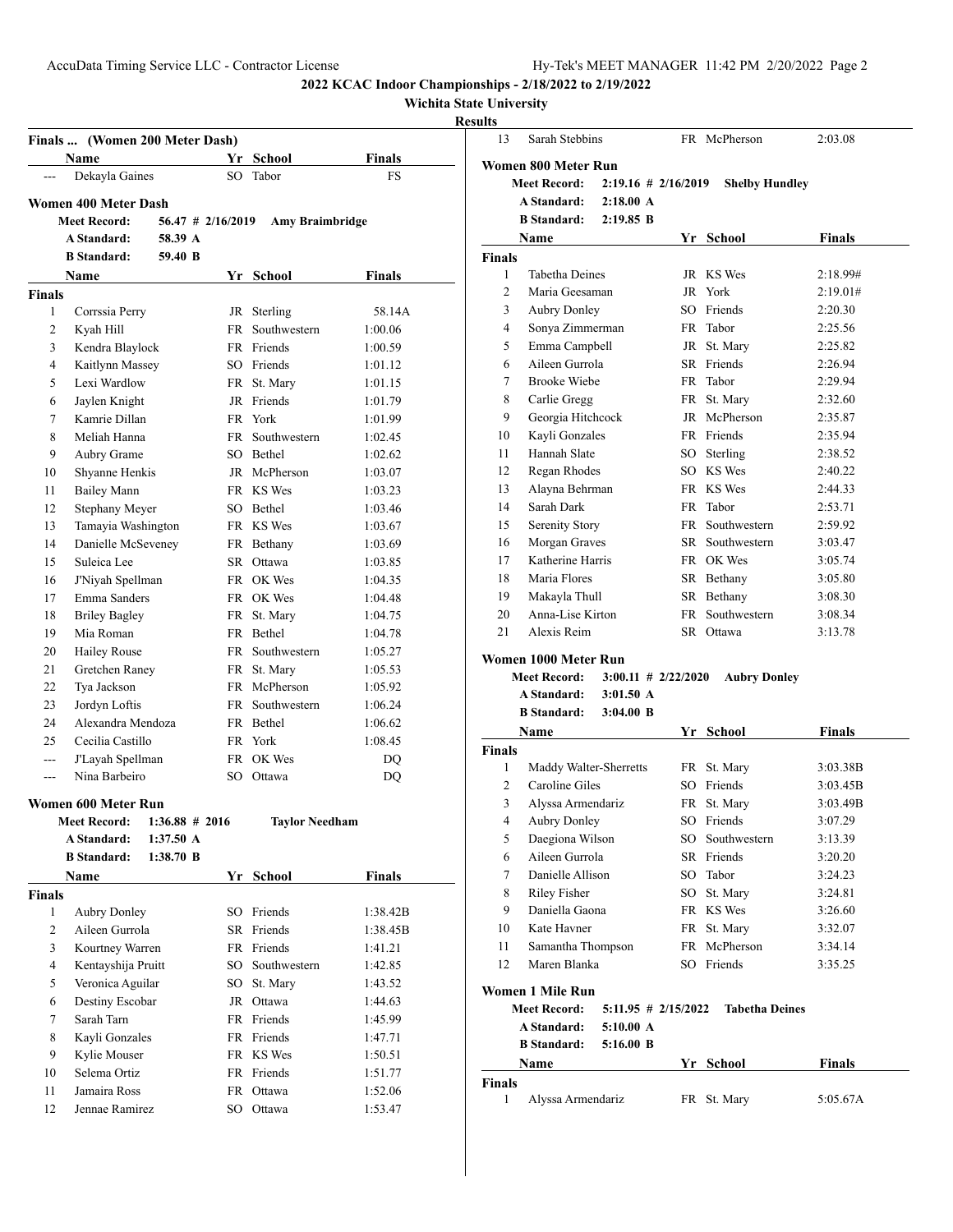# **Wichita State University**

# **Resu**

|                | Finals  (Women 1 Mile Run) |           |              |          |
|----------------|----------------------------|-----------|--------------|----------|
|                | Name                       | Yr        | School       | Finals   |
| $\overline{2}$ | Maddy Walter-Sherretts     | FR        | St. Mary     | 5:08.46A |
| 3              | Caroline Giles             | SO.       | Friends      | 5:10.45# |
| $\overline{4}$ | <b>Tabetha Deines</b>      | JR        | KS Wes       | 5:10.88# |
| 5              | Riley Hiebert              | FR        | St. Mary     | 5:18.18  |
| 6              | Stephanie Martinez         | JR        | KS Wes       | 5:19.90  |
| 7              | Emma Campbell              | JR        | St. Mary     | 5:23.06  |
| 8              | Carlie Gregg               | FR        | St. Mary     | 5:25.03  |
| 9              | Reagan Hiebert             | FR        | St. Mary     | 5:25.05  |
| 10             | Daegiona Wilson            | SO.       | Southwestern | 5:25.51  |
| 11             | Kierra Jensen              | FR -      | Southwestern | 5:55.35  |
| 12             | Natalie Graber             | SR.       | Bethel       | 5:55.51  |
| 13             | Maren Blanka               | SO.       | Friends      | 6:16.87  |
| 14             | Morgan Graves              | SR        | Southwestern | 6:25.64  |
| 15             | Aubrie Powell              | FR        | Sterling     | 6:27.30  |
| 16             | Makayla Thull              | SR.       | Bethany      | 6:52.87  |
| 17             | Jordan Fritz               | SR.       | Ottawa       | 6:56.04  |
| 18             | Anna-Lise Kirton           | FR        | Southwestern | 7:02.39  |
| 19             | Katherine Harris           | <b>FR</b> | OK Wes       | 7:03.86  |
| 20             | Maria Flores               | SR        | Bethany      | 7:33.27  |
|                | Women 3000 Meter Run       |           |              |          |

| <b>Meet Record:</b><br>$10:28.40$ # 2/16/2019 |                                  |           |               | <b>Kaitlyn Shoemaker</b> |  |
|-----------------------------------------------|----------------------------------|-----------|---------------|--------------------------|--|
| A Standard:<br>10:27.98 A                     |                                  |           |               |                          |  |
|                                               | 10:34.98 B<br><b>B</b> Standard: |           |               |                          |  |
|                                               | Name                             | Yr        | <b>School</b> | <b>Finals</b>            |  |
| <b>Finals</b>                                 |                                  |           |               |                          |  |
| 1                                             | Alyssa Armendariz                | FR        | St. Mary      | 10:19.19A                |  |
| $\overline{2}$                                | Caroline Giles                   | SO.       | Friends       | 10:29.36B                |  |
| 3                                             | Maddy Walter-Sherretts           | FR        | St. Mary      | 10:32.88B                |  |
| $\overline{4}$                                | Stephanie Martinez               | JR        | KS Wes        | 10:33.47B                |  |
| 5                                             | <b>Riley Hiebert</b>             | FR        | St. Mary      | 10:41.77                 |  |
| 6                                             | Reagan Hiebert                   | FR        | St. Mary      | 10:55.10                 |  |
| 7                                             | Kate Madsen                      | FR        | St. Mary      | 11:04.77                 |  |
| 8                                             | Lexi Inscho                      | JR        | St. Mary      | 11:09.94                 |  |
| 9                                             | Emma Willison                    | FR        | Tabor         | 11:15.25                 |  |
| 10                                            | Claire Dingler                   | FR        | Friends       | 11:22.99                 |  |
| 11                                            | Emma Willour                     | <b>FR</b> | Friends       | 11:32.83                 |  |
| 12                                            | Natalie Graber                   | SR.       | Bethel        | 11:42.39                 |  |
| 13                                            | Abby Sechrist                    | SR.       | Tabor         | 11:44.16                 |  |
| 14                                            | Kierra Jensen                    | FR        | Southwestern  | 11:56.40                 |  |
| 15                                            | Aubrey Bahner                    | <b>FR</b> | Tabor         | 11:59.11                 |  |
| 16                                            | Kacie Lancaster                  | SR.       | Southwestern  | 12:14.24                 |  |
| 17                                            | <b>Brooke Krapes</b>             | FR        | McPherson     | 12:21.96                 |  |
| 18                                            | Elyse Boden                      | SO        | Bethany       | 12:47.23                 |  |
| 19                                            | Valerie Esparza                  | FR        | OK Wes        | 12:49.90                 |  |
| 20                                            | Aubrie Powell                    | FR        | Sterling      | 13:09.49                 |  |
| 21                                            | Sydney VanHorn                   | <b>JR</b> | Sterling      | 13:13.31                 |  |

| ults           |                               |            |                         |                      |                          |
|----------------|-------------------------------|------------|-------------------------|----------------------|--------------------------|
|                | Women 5000 Meter Run          |            |                         |                      |                          |
|                | <b>Meet Record:</b>           |            | $17:51.83 \# 2/15/2019$ |                      | <b>Kaitlyn Shoemaker</b> |
|                | <b>A Standard:</b>            | 18:17.95 A |                         |                      |                          |
|                | <b>B</b> Standard: 18:29.95 B |            |                         |                      |                          |
|                | Name                          |            |                         | Yr School            | <b>Finals</b>            |
| <b>Finals</b>  |                               |            |                         |                      |                          |
| 1              | Alyssa Armendariz             |            |                         | FR St. Mary          | 18:24.91B                |
| 2              | Stephanie Martinez            |            |                         | JR KS Wes            | 18:32.58                 |
| 3              | <b>Riley Hiebert</b>          |            |                         | FR St. Mary          | 18:48.48                 |
| 4              | Reagan Hiebert                |            |                         | FR St. Mary          | 19:34.43                 |
| 5              | Kate Madsen                   |            |                         | FR St. Mary          | 19:44.19                 |
| 6              | Lexi Inscho                   |            |                         | JR St. Mary          | 19:52.59                 |
| 7              | Gracen Glover                 |            |                         | FR St. Mary          | 19:56.84                 |
| 8              | Abby Sechrist                 |            | SR                      | Tabor                | 20:24.28                 |
| 9              | Jamaira Ross                  |            |                         | FR Ottawa            | 20:29.96                 |
| 10             | Aubrey Bahner                 |            |                         | FR Tabor             | 20:59.84                 |
| 11             | Kacie Lancaster               |            |                         | SR Southwestern      | 22:52.56                 |
|                | <b>Women 60 Meter Hurdles</b> |            |                         |                      |                          |
|                | <b>Meet Record:</b>           |            | $8.68 \# 2018$          | <b>Chelsea Baker</b> |                          |
|                | A Standard:                   | $9.00\;A$  |                         |                      |                          |
|                | <b>B</b> Standard:            | $9.15\ B$  |                         |                      |                          |
|                | <b>Name</b>                   |            |                         | Yr School            | Prelims                  |
|                | <b>Preliminaries</b>          |            |                         |                      |                          |
| 1              | Sydney Wilson                 |            |                         | SR Sterling          | A8.96q                   |
| $\overline{c}$ | <b>Shavonte Harris</b>        |            |                         | SO Friends           | $B$ 9.10q                |
| 3              | Keiana Newman                 |            |                         | SO Friends           | 9.32q                    |
| 4              | Suleica Lee                   |            |                         | SR Ottawa            | 9.34q                    |
| 5              | <b>Irian Padulles</b>         |            |                         | FR Friends           | 9.38q                    |
| 6              | Moriah Shaw                   |            |                         | FR Friends           | 9.51q                    |
| 7              | Jessenia Velez                |            |                         | FR Ottawa            | 9.63q                    |
| 8              | Aubry Grame                   |            |                         | SO Bethel            | 9.68q                    |
| 9              | Mikalah Brown                 |            |                         | FR McPherson         | 9.70                     |
| 10             | Elaina Henderson              |            |                         | SR Friends           | 9.74                     |
| 11             | Samantha Colson               |            |                         | FR St. Mary          | 9.93                     |
| 12             | Gabrielle Moore               |            |                         | JR St. Mary          | 9.94                     |
| 13             | Alyssa Shaw                   |            |                         | FR York              | 10.39                    |
| 14             | Alexandra Mendoza             |            |                         | FR Bethel            | 10.44                    |
| 15             | Jane DuTeil                   |            |                         | FR St. Mary          | 10.58                    |
| 16             | Noelle Ducote                 |            |                         | FR OK Wes            | 11.28                    |
| 17             | Hannah Slate                  |            | SO                      | Sterling             | 11.29                    |
| ---            | Nina Barbeiro                 |            |                         | SO Ottawa            | FS                       |
|                | <b>Women 60 Meter Hurdles</b> |            |                         |                      |                          |
|                | <b>Meet Record:</b>           |            | $8.68 \# 2018$          | <b>Chelsea Baker</b> |                          |
|                | A Standard:                   | 9.00 A     |                         |                      |                          |
|                | <b>B</b> Standard:            | 9.15 B     |                         |                      |                          |
|                | <b>Name</b>                   |            |                         | Vr School            | Finale                   |

| Name           |                | Yr. | School      | <b>Finals</b> |
|----------------|----------------|-----|-------------|---------------|
| <b>Finals</b>  |                |     |             |               |
|                | Sydney Wilson  |     | SR Sterling | 8.91A         |
| $\mathfrak{D}$ | Keiana Newman  |     | SO Friends  | 9.21          |
| 3              | Moriah Shaw    |     | FR Friends  | 9.49          |
| 4              | Suleica Lee    |     | SR Ottawa   | 9.56          |
| 5              | Aubry Grame    |     | SO Bethel   | 9.64          |
| 6              | Irian Padulles |     | FR Friends  | 9.66          |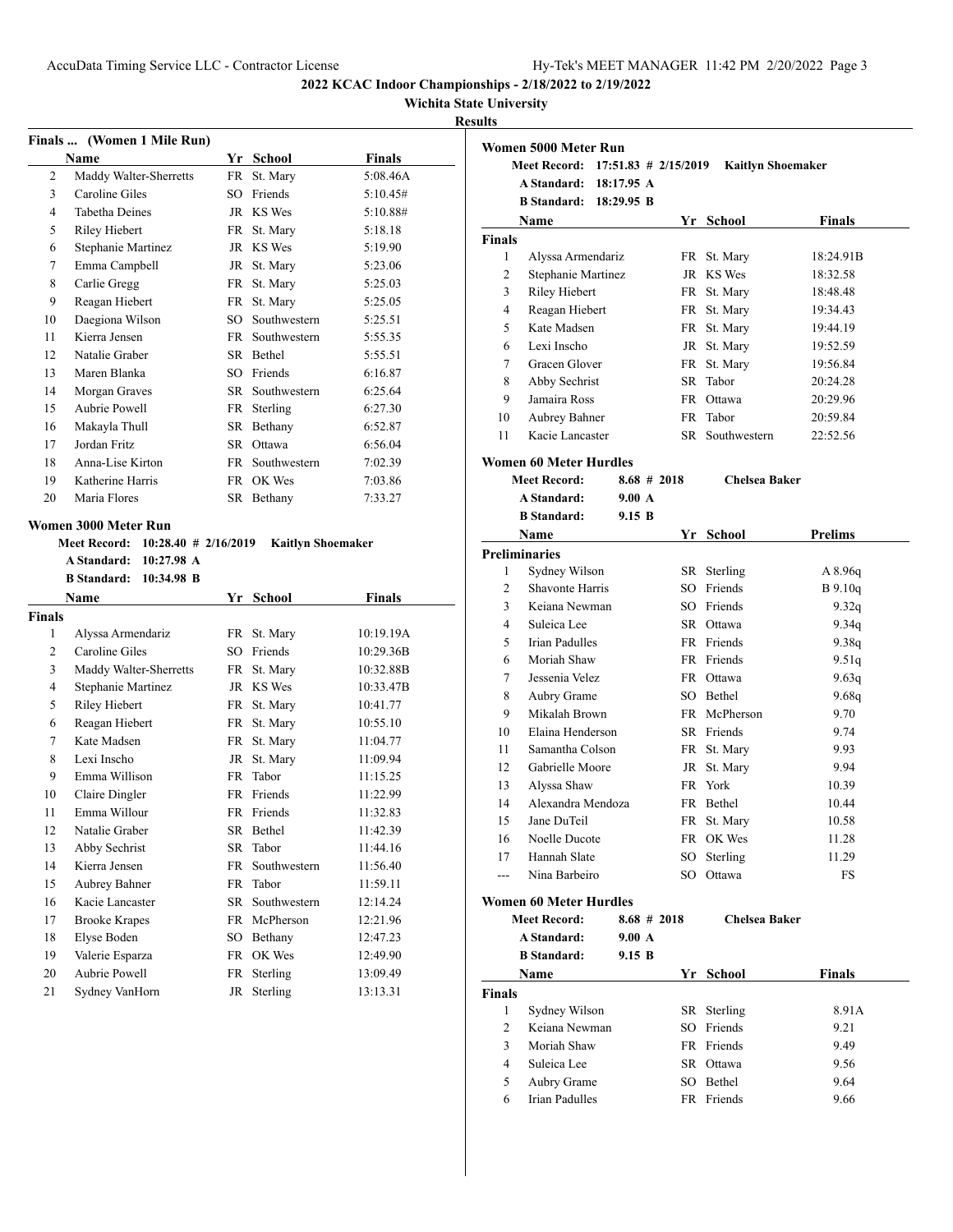**Wichita State University**

|               | Finals  (Women 60 Meter Hurdles)                                 |                         |              |                                          |
|---------------|------------------------------------------------------------------|-------------------------|--------------|------------------------------------------|
|               | Name                                                             |                         | Yr School    | Finals                                   |
| ---           | Jessenia Velez                                                   |                         | FR Ottawa    | FS                                       |
|               | Shavonte Harris                                                  |                         | SO Friends   | <b>DNF</b>                               |
|               | Women 4x400 Meter Relay                                          |                         |              |                                          |
|               | <b>Meet Record:</b>                                              | $4:01.12 \# 2/16/2019$  | Avila        |                                          |
|               | H Thames, T Stringer, B Maltbia, M Mercier                       |                         |              |                                          |
|               | A Standard:                                                      | $3:59.98 \; \mathrm{A}$ |              |                                          |
|               | <b>B</b> Standard:                                               | $4:02.99$ B             |              |                                          |
|               | Team                                                             |                         | <b>Relay</b> | <b>Finals</b>                            |
| <b>Finals</b> |                                                                  |                         |              |                                          |
| 1             | Friends                                                          |                         |              | 4:07.31                                  |
|               | 1) Jaylen Knight JR                                              |                         |              | 2) Kendra Blaylock FR                    |
|               | 3) Maria Botella Manich JR                                       |                         |              | 4) Aubry Donley SO                       |
| 2             | St. Mary                                                         |                         |              | 4:13.28                                  |
|               | 1) Gretchen Raney FR                                             |                         |              | 2) Carlie Gregg FR                       |
|               | 3) Veronica Aguilar SO                                           |                         |              | 4) Lexi Wardlow FR                       |
| 3             | Southwestern (Kan.)                                              |                         |              | 4:13.39                                  |
|               | 1) Rachel Booker JR                                              |                         |              | 2) Hailey Rouse FR                       |
|               | 3) Meliah Hanna FR                                               |                         |              | 4) Kentayshija Pruitt SO                 |
| 4             | Kansas Wesleyan                                                  |                         |              | 4:17.65                                  |
|               | 1) Tamayia Washington FR                                         |                         |              | 2) Bailey Mann FR                        |
|               | 3) Tiffany Pace FR                                               |                         |              | 4) Tabetha Deines JR                     |
| 5             | York                                                             |                         |              | 4:17.84                                  |
|               | 1) Kamrie Dillan FR                                              |                         |              | 2) Maria Geesaman JR                     |
|               | 3) Makayla Dinkler FR                                            |                         |              | 4) Sadie Carr JR                         |
| 6             | Ottawa                                                           |                         |              | 4:18.79                                  |
|               | 1) Jordyn Weems FR                                               |                         |              | 2) Destiny Escobar JR                    |
|               | 3) Nina Barbeiro SO                                              |                         |              | 4) Suleica Lee SR                        |
| 7             | Tabor                                                            |                         |              | 4:19.52                                  |
|               | 1) Destiny Cooper SO                                             |                         |              | 2) Dekayla Gaines SO                     |
| 8             | 3) Brooke Wiebe FR<br>Bethel                                     |                         |              | 4) Sonya Zimmerman FR<br>4:23.63         |
|               |                                                                  |                         |              | 2) Alexandra Mendoza FR                  |
|               | 1) Aubry Grame SO<br>3) Mia Roman FR                             |                         |              | 4) Stephany Meyer SO                     |
| 9             | McPherson                                                        |                         |              | 4:23.75                                  |
|               | 1) Shyanne Henkis JR                                             |                         |              | 2) Georgia Hitchcock JR                  |
|               | 3) Tya Jackson FR                                                |                         |              | 4) Calijiah Peay FR                      |
| 10            | Bethany                                                          |                         |              | 4:45.54                                  |
|               | 1) Danielle McSeveney FR                                         |                         |              | 2) Rylee Paramore SO                     |
|               | 3) Mary Parks SO                                                 |                         |              | 4) Makayla Thull SR                      |
|               |                                                                  |                         |              |                                          |
|               | Women 4x800 Meter Relay                                          | $9:28.94 \# 2018$       |              |                                          |
|               | <b>Meet Record:</b>                                              |                         | Friends      |                                          |
|               | K Simmons, S Hundley, M Tenove, C Follette<br><b>A</b> Standard: | $9:45.01 \text{ A}$     |              |                                          |
|               |                                                                  | $9:48.01$ B             |              |                                          |
|               | <b>B</b> Standard:                                               |                         |              |                                          |
|               | Team                                                             |                         | Relay        | Finals                                   |
| Finals        |                                                                  |                         |              |                                          |
| 1             | St. Mary                                                         |                         |              | 9:45.53B                                 |
|               | 1) Emma Campbell JR                                              |                         |              | 2) Carlie Gregg FR                       |
| 2             | 3) Veronica Aguilar SO<br>Friends                                |                         |              | 4) Maddy Walter-Sherretts FR<br>10:04.28 |
|               | 1) Kourtney Warren FR                                            |                         |              | 2) Sarah Tarn FR                         |
|               | 3) Kayli Gonzales FR                                             |                         |              | 4) Claire Dingler FR                     |
|               |                                                                  |                         |              |                                          |

| ults          |                                            |                          |
|---------------|--------------------------------------------|--------------------------|
| 3             | Tabor                                      | 10:08.02                 |
|               | 1) Emma Willison FR                        | 2) Danielle Allison SO   |
|               | 3) Brooke Wiebe FR                         | 4) Sonya Zimmerman FR    |
| 4             | York                                       | 10:29.42                 |
|               | 1) Maria Geesaman JR                       | 2) Hannah Dehart FR      |
|               | 3) Elizabeth Logan SO                      | 4) Timberly Carr FR      |
| 5             | Southwestern (Kan.)                        | 10:31.68                 |
|               | 1) Kentayshija Pruitt SO                   | 2) Kacie Lancaster SR    |
|               | 3) Daegiona Wilson SO                      | 4) Kierra Jensen FR      |
| 6             | Kansas Wesleyan                            | 10:35.17                 |
|               | 1) Daniella Gaona FR                       | 2) Kylie Mouser FR       |
|               | 3) Alayna Behrman FR                       | 4) Regan Rhodes SO       |
| 7             | Ottawa                                     | 11:00.64                 |
|               | 1) Jamaira Ross FR                         | 2) Destiny Escobar JR    |
|               | 3) Jennae Ramirez SO                       | 4) Alexis Reim SR        |
| 8             | McPherson                                  | 11:05.27                 |
|               | 1) Georgia Hitchcock JR                    | 2) Sarah Stebbins FR     |
|               | 3) Samantha Thompson FR                    | 4) Ellyce Mares FR       |
| 9.            | Bethany                                    | 11:20.47                 |
|               | 1) Rylee Paramore SO                       | 2) Danielle McSeveney FR |
|               | 3) Elyse Boden SO                          | 4) Mary Parks SO         |
|               | <b>Women Distance Medley</b>               |                          |
|               | <b>Meet Record:</b><br>$12:51.58 \# 2017$  |                          |
|               | Smith, Needham, Blattner, Voegle           |                          |
|               | <b>A Standard:</b><br>$12:33.00 \text{ A}$ |                          |
|               | <b>B</b> Standard:<br>$12:38.00\,B$        |                          |
|               |                                            |                          |
|               | Team                                       | Relay<br>Finals          |
| <b>Finals</b> |                                            |                          |
| 1             | Tabor                                      | 13:14.76                 |
|               | 1) Danielle Allison SO                     | 2) Destiny Cooper SO     |
|               | 3) Brooke Wiebe FR                         | 4) Emma Willison FR      |
| 2             | Friends                                    | 13:22.84                 |
|               | 1) Emma Willour FR                         | 2) Kaylah Petty FR       |
|               | 3) Selema Ortiz FR                         | 4) Claire Dingler FR     |
| 3             | St. Mary                                   | 13:29.13                 |
|               | 1) Gracen Glover FR                        | 2) Gabrielle Moore JR    |
|               | 3) Riley Fisher SO                         | 4) Kate Madsen FR        |
| 4             | Kansas Wesleyan                            | 13:37.64                 |
|               | 1) Regan Rhodes SO                         | 2) Tiffany Pace FR       |
|               | 3) Kylie Mouser FR                         | 4) Daniella Gaona FR     |
| 5             | York                                       | 13:44.47                 |
|               | 1) Elizabeth Logan SO                      | 2) Cecilia Castillo FR   |
|               | 3) Timberly Carr FR                        | 4) Hannah Dehart FR      |
| 6             | Ottawa                                     | 13:53.68                 |
|               | 1) Destiny Escobar JR                      | 2) Nina Barbeiro SO      |
|               | 3) Jennae Ramirez SO                       | 4) Jamaira Ross FR       |
| 7             | McPherson                                  | 14:08.14                 |
|               | 1) Georgia Hitchcock JR                    | 2) Sarah Stebbins FR     |
|               | 3) Samantha Thompson FR                    | 4) Ellyce Mares FR       |
| 8             | Bethany                                    | 14:45.27                 |
|               | 1) Rylee Paramore SO                       | 2) Maria Flores SR       |
|               | 3) Mary Parks SO                           | 4) Elyse Boden SO        |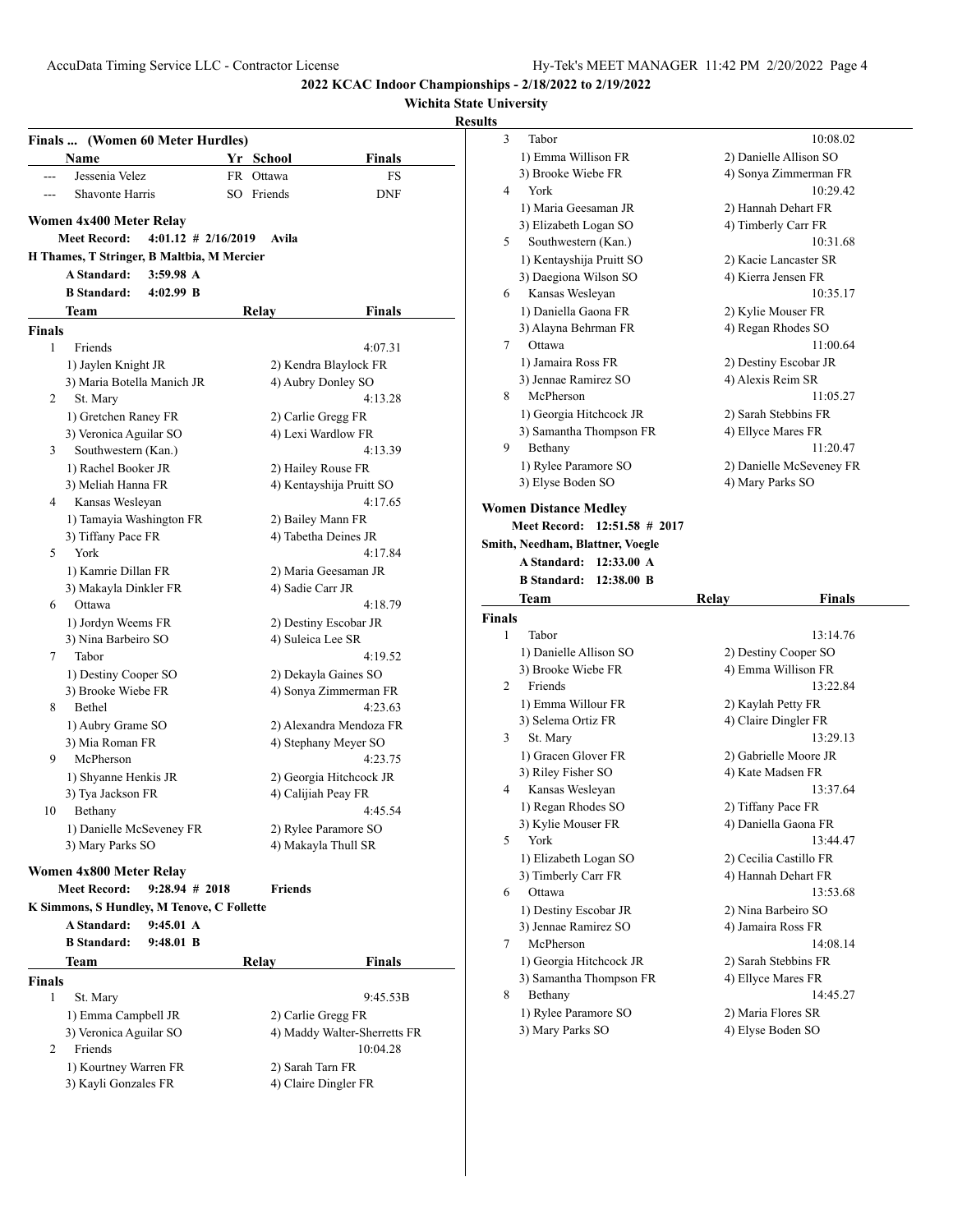**Wichita State University**

#### **Results**

|                | Women High Jump         |                 |                    |                        |                   |
|----------------|-------------------------|-----------------|--------------------|------------------------|-------------------|
|                | <b>Meet Record:</b>     | $1.75m \# 2018$ |                    | <b>Chelsea Baker</b>   |                   |
|                | A Standard:             | 1.68m A         |                    |                        |                   |
|                | <b>B</b> Standard:      | $1.65m$ B       |                    |                        |                   |
|                | Name                    |                 |                    | Yr School              | Finals            |
| <b>Finals</b>  |                         |                 |                    |                        |                   |
| 1              | Sydney Wilson           |                 |                    | SR Sterling            | 1.68mA            |
| 2              | Megan McMillen          |                 |                    | SR St. Mary            | 1.60 <sub>m</sub> |
| 3              | Jaylen Knight           |                 |                    | JR Friends             | 1.55m             |
| 4              | Diamond Gentry          |                 |                    | FR McPherson           | 1.50 <sub>m</sub> |
| 5              | Gabrielle Moore         |                 |                    | JR St. Mary            | J1.50m            |
| 6              | Hannah Slate            |                 |                    | SO Sterling            | J1.50m            |
| $\tau$         | Jessenia Velez          |                 |                    | FR Ottawa              | J1.50m            |
| 8              | Suleica Lee             |                 |                    | SR Ottawa              | 1.45m             |
| 9              | Danielle Hunsaker       |                 |                    | SO St. Mary            | 1.40 <sub>m</sub> |
| 9              | Sadie Carr              |                 |                    | JR York                | 1.40 <sub>m</sub> |
| 11             | Makayla Dinkler         |                 |                    | FR York                | J1.40m            |
| 12             | Mia Roman               |                 |                    | FR Bethel              | J1.40m            |
| 13             | Elaina Henderson        |                 |                    | SR Friends             | J1.40m            |
| 14             | Jaaliyah Matthews       |                 |                    | FR Friends             | 1.35m             |
| 14             | Destiny Cooper          |                 |                    | SO Tabor               | 1.35m             |
| 16             | Gretchen Raney          |                 |                    | FR St. Mary            | 1.30 <sub>m</sub> |
|                | <b>Women Pole Vault</b> |                 |                    |                        |                   |
|                | <b>Meet Record:</b>     | $3.28m \# 2013$ |                    | <b>Brooke Doerksen</b> |                   |
|                | <b>Meet Record:</b>     | $3.28m \# 2013$ |                    | <b>Tina Clausen</b>    |                   |
|                | A Standard:             | 3.52m A         |                    |                        |                   |
|                | <b>B</b> Standard:      | $3.42m$ B       |                    |                        |                   |
|                | Name                    |                 |                    | Yr School              | Finals            |
| <b>Finals</b>  |                         |                 |                    |                        |                   |
| 1              | Gabrielle Moore         |                 |                    | JR St. Mary            | 3.42mB            |
| 2              | Brynna Halata           |                 |                    | FR Friends             | 3.27m             |
| 3              | <b>Bailey Hartley</b>   |                 |                    | FR McPherson           | 2.97 <sub>m</sub> |
| 4              | Gwen Shugart            |                 |                    | FR St. Mary            | 2.82 <sub>m</sub> |
| 4              | Sadie Carr              |                 |                    | JR York                | 2.82 <sub>m</sub> |
| $---$          | Reagan Stevens          |                 |                    | FR St. Mary            | NH                |
| ---            | Nina Barbeiro           |                 |                    | SO Ottawa              | NH                |
| ---            | Suleica Lee             |                 |                    | SR Ottawa              | <b>NH</b>         |
| ---            | Jessenia Velez          |                 |                    | FR Ottawa              | NH                |
|                |                         |                 |                    |                        |                   |
|                | <b>Women Long Jump</b>  |                 |                    |                        |                   |
|                | <b>Meet Record:</b>     |                 | $5.76m$ # 2/2/2018 | <b>Chelsea Baker</b>   |                   |
|                | A Standard:             | 5.60m A         |                    |                        |                   |
|                | <b>B</b> Standard:      | 5.50m B         |                    |                        |                   |
|                | Name                    |                 |                    | Yr School              | Finals            |
| <b>Finals</b>  |                         |                 |                    |                        |                   |
| 1              | Sydney Wilson           |                 |                    | SR Sterling            | 5.53mB            |
| $\overline{2}$ |                         |                 |                    |                        | 5.40 <sub>m</sub> |
| 3              | Jayda Cooper            |                 |                    | SR St. Mary            |                   |
|                | Rachel Booker           |                 |                    | JR Southwestern        | 5.25m             |
| 4              | Vilma Lambert           |                 |                    | FR Friends             | J5.25m            |
| 5              | Elaina Henderson        |                 |                    | SR Friends             | 5.24m             |
| 6              | Gabrielle Moore         |                 |                    | JR St. Mary            | 5.23m             |
| $\tau$         | Karsen Dunham           |                 |                    | FR Bethel              | 5.21 <sub>m</sub> |
| 8              | Suleica Lee             |                 |                    | SR Ottawa              | 5.00m             |
| 9              | Jordyn Weems            |                 |                    | FR Ottawa              | 4.92m             |

| 10    | Makayla Dinkler      |    | FR York     | 4.87m             |
|-------|----------------------|----|-------------|-------------------|
| 11    | Anya Walton          |    | FR Friends  | 4.86m             |
| 12    | Megan McMillen       |    | SR St. Mary | 4.82m             |
| 13    | Stephany Meyer       |    | SO Bethel   | 4.74m             |
| 14    | Grace Rowland        |    | SO Friends  | J4.74m            |
| 15    | <b>Briley Bagley</b> |    | FR St. Mary | 4.64m             |
| 16    | Hannah Slate         |    | SO Sterling | 4.55m             |
| 17    | Laura Freeman        |    | JR Ottawa   | 4.18m             |
| 18    | Danielle Hunsaker    |    | SO St. Mary | 3.50 <sub>m</sub> |
| 19    | Samantha Colson      |    | FR St. Mary | 3.42m             |
| $---$ | Raylee Berry         |    | SO York     | <b>FOUL</b>       |
| ---   | Juliet Lane          | JR | Ottawa      | <b>FOUL</b>       |
|       |                      |    |             |                   |

#### **Women Triple Jump**

**Meet Record: 12.07m # 2015 Kayla Wilson A Standard: 11.40m A**

**B Standard: 11.15m B**

| Name          |                      | Yr  | <b>School</b> | <b>Finals</b>      |  |
|---------------|----------------------|-----|---------------|--------------------|--|
| <b>Finals</b> |                      |     |               |                    |  |
| 1             | Elaina Henderson     |     | SR Friends    | 11.55mA            |  |
| 2             | Gabrielle Moore      |     | JR St. Mary   | 11.23mB            |  |
| 3             | Anya Walton          |     | FR Friends    | 11.22mB            |  |
| 4             | Jayda Cooper         |     | SR St. Mary   | 11.08m             |  |
| 5             | Karsen Dunham        |     | FR Bethel     | 10.65m             |  |
| 6             | Megan McMillen       |     | SR St. Mary   | 10.56m             |  |
| 7             | <b>Briley Bagley</b> |     | FR St. Mary   | 10.21 <sub>m</sub> |  |
| 8             | Stephany Meyer       | SO. | <b>Bethel</b> | 10.20m             |  |
| 9             | Juliet Lane          | JR  | Ottawa        | 9.39 <sub>m</sub>  |  |
| 10            | Jordyn Weems         | FR  | Ottawa        | 9.32 <sub>m</sub>  |  |
| 11            | Gwen Shugart         |     | FR St. Mary   | 9.15m              |  |
| 12            | Laura Freeman        | JR  | Ottawa        | 8.63 <sub>m</sub>  |  |

### **Women Shot Put**

# **Meet Record: 14.70m # 2/16/2019 Arriana Benjamin A Standard: 13.45m A**

**B Standard: 13.00m B Name Yr School Finals Finals** 1 Kortney Schutt SR Friends 13.59mA Laurel Barber SO Ottawa 12.12m Mariah Grizzle JR Ottawa 12.01m Evie Scoles FR Southwestern 11.98m Madison Gookin SO York 11.90m Amber Dominguez JR York 11.59m Molly Chitty SO Bethany 11.48m 8 Raelynn Denson SO St. Mary 11.44m Sasha Wasinger FR Tabor 11.21m 10 Nicole Holaday SO KS Wes 10.94m Ascha Utter FR York 10.64m Deja Delaine SO Ottawa 10.63m Elizabeth Zaiger FR York 10.47m 14 Kalyn Corley SO Bethel 10.23m Ketura Earl FR Southwestern 10.22m Paiden Bell FR Southwestern 10.18m 17 Hannah Slate SO Sterling 9.95m Karla Chairez FR York 9.93m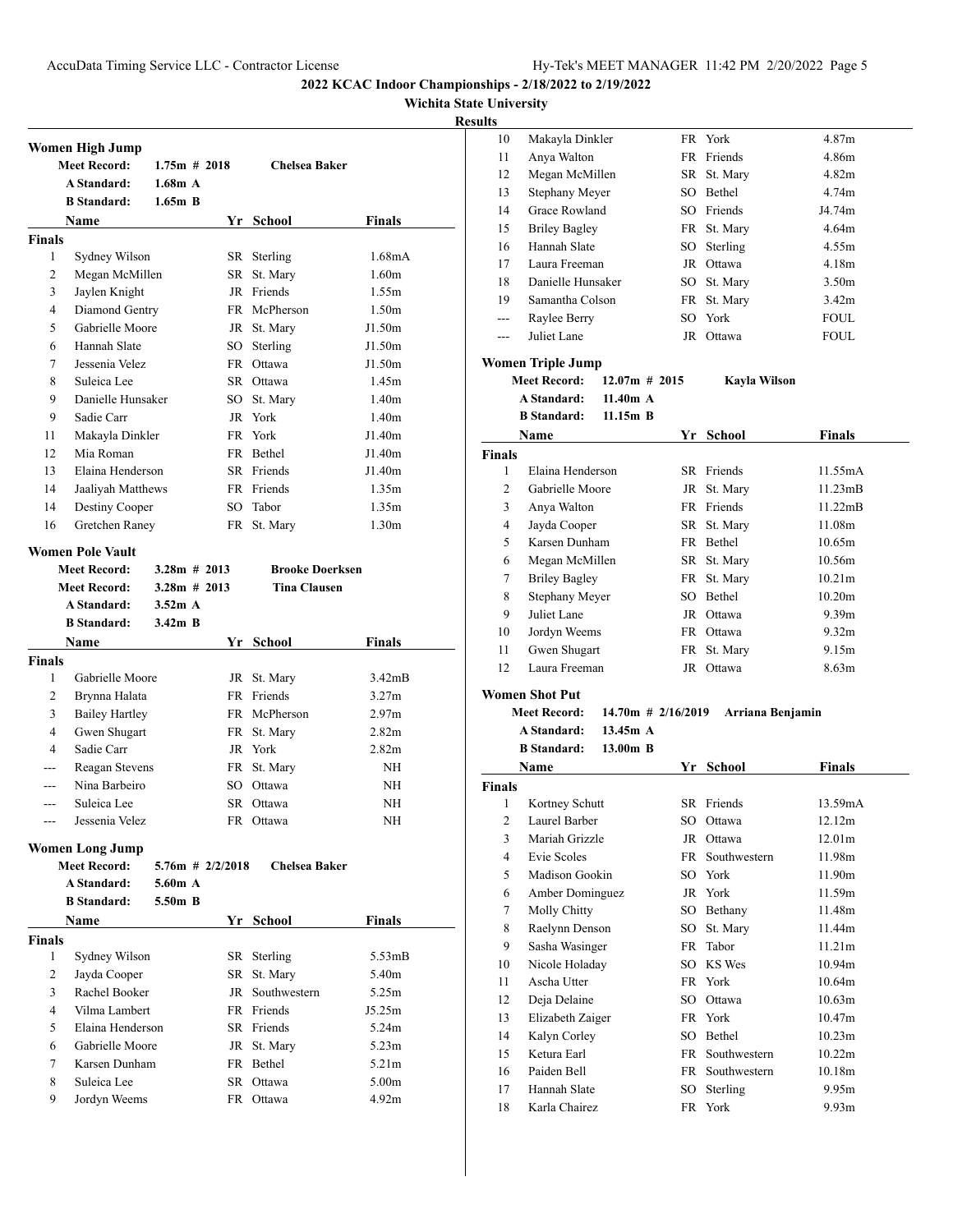# **Wichita State University**

|                    | Finals  (Women Shot Put)       |                     |        |                       |                   |
|--------------------|--------------------------------|---------------------|--------|-----------------------|-------------------|
|                    | Name                           |                     |        | Yr School             | <b>Finals</b>     |
| 18                 | <b>Amethyst Thomas</b>         |                     | JR     | Southwestern          | 9.93m             |
| 20                 | Makenzie Burns                 |                     |        | SR Friends            | 9.64m             |
| 21                 | Kiley Aldridge                 |                     |        | JR Bethany            | 9.50 <sub>m</sub> |
| 22                 | Cori Alexander                 |                     |        | FR McPherson          | 9.13m             |
| 23                 | Andelyn Johnson                |                     | FR -   | Tabor                 | 8.98m             |
| 24                 | Delanie Namuth                 |                     |        | FR York               | 8.96m             |
| 25                 | Jaine Johnson                  |                     |        | FR Ottawa             | 8.84m             |
| 26                 | Zakevia Brown                  |                     |        | JR OK Wes             | 8.82m             |
| 27                 | Cheyenne Stuab                 |                     |        | FR OK Wes             | 7.44m             |
|                    | <b>Women Weight Throw</b>      |                     |        |                       |                   |
|                    | <b>Meet Record:</b>            | $17.47m$ # 2/2/2018 |        | <b>Whitney Harvey</b> |                   |
|                    | <b>A Standard:</b>             | $16.20m$ A          |        |                       |                   |
|                    | <b>B</b> Standard:             | 15.80m B            |        |                       |                   |
|                    |                                |                     |        |                       |                   |
|                    | Name                           |                     |        | Yr School             | <b>Finals</b>     |
| <b>Finals</b><br>1 | Kortney Schutt                 |                     |        | SR Friends            | 17.89m#           |
| $\overline{c}$     | Makenzie Burns                 |                     |        | SR Friends            | 15.77m            |
| 3                  | Ascha Utter                    |                     |        | FR York               | 15.12m            |
|                    |                                |                     |        | JR York               | 14.74m            |
| 4                  | Amber Dominguez                |                     |        | SO St. Mary           | 14.65m            |
| 5                  | Raelynn Denson                 |                     |        | SO Bethel             | 14.39m            |
| 6                  | Kalyn Corley<br>Madison Gookin |                     |        |                       | 14.26m            |
| 7                  |                                |                     |        | SO York               | 14.17m            |
| 8                  | Molly Chitty                   |                     |        | SO Bethany            |                   |
| 9                  | Jaine Johnson                  |                     |        | FR Ottawa             | 14.02m            |
| 10                 | Elizabeth Zaiger               |                     |        | FR York               | 13.27m            |
| 11                 | Marisela Hernandez-Castro      |                     |        | SO KS Wes             | 13.16m            |
| 12                 | Laurel Barber                  |                     |        | SO Ottawa             | 12.59m            |
| 13                 | Ketura Earl                    |                     |        | FR Southwestern       | 12.47m            |
| 14                 | Deja Delaine                   |                     |        | SO Ottawa             | 12.16m            |
| 15                 | Sydney Raborn                  |                     |        | SR Ottawa             | 11.97m            |
| 16                 | Kiley Aldridge                 |                     |        | JR Bethany            | 11.65m            |
| 17                 | Cori Alexander                 |                     |        | FR McPherson          | 11.61m            |
| 18                 | Zakevia Brown                  |                     |        | JR OK Wes             | 11.58m            |
| 19                 | Delanie Namuth                 |                     |        | FR York               | 11.52m            |
| 20                 | Sasha Wasinger                 |                     | FR     | Tabor                 | 11.45m            |
| 21                 | Mariah Grizzle                 |                     |        | JR Ottawa             | 11.24m            |
| 22                 | Paiden Bell                    |                     |        | FR Southwestern       | 10.65m            |
| 23                 | Amethyst Thomas                |                     | JR     | Southwestern          | 9.82m             |
| 23                 | Karla Chairez                  |                     |        | FR York               | 9.82 <sub>m</sub> |
| 25                 | Andelyn Johnson                |                     |        | FR Tabor              | 9.30 <sub>m</sub> |
| 26                 | Cheyenne Stuab                 |                     |        | FR OK Wes             | 7.28 <sub>m</sub> |
| ---                | Nicole Holaday                 |                     |        | SO KS Wes             | <b>FOUL</b>       |
|                    | <b>Men 60 Meter Dash</b>       |                     |        |                       |                   |
|                    | <b>Meet Record:</b>            | $6.73 \# 2021$      |        | <b>Kemroy Cupid</b>   |                   |
|                    | A Standard:                    | 6.88 A              |        |                       |                   |
|                    | <b>B</b> Standard:             | 6.93 B              |        |                       |                   |
|                    | Name                           |                     |        | Yr School             | <b>Prelims</b>    |
|                    | <b>Preliminaries</b>           |                     |        |                       |                   |
| 1                  | Jaylan Washington              |                     |        | JR Ottawa             | A 6.88q           |
| $\overline{2}$     | Quashad Washington             |                     |        | JR McPherson          | B 6.91q           |
| 3                  | Corey Lyons                    |                     | SO     | St. Mary              | 6.95q             |
| 4                  | David Mvundura                 |                     | $SO^-$ | Southwestern          | 6.96q             |
|                    |                                |                     |        |                       |                   |

| սււծ           |                            |                |      |                 |               |
|----------------|----------------------------|----------------|------|-----------------|---------------|
| 4              | <b>Trey Palmer</b>         |                |      | SO Bethel       | 6.96q         |
| 6              | Keyshawn Jones             |                |      | SO Southwestern | 6.96q         |
| 6              | Mark Noel                  |                |      | JR St. Mary     | 6.96q         |
| 8              | Trevin Chandler            |                |      | SR Bethany      | 6.97q         |
| 9              | Dectrick Edwards           |                |      | FR Friends      | 6.99          |
| 10             | Phillip Jones              |                |      | JR Southwestern | 7.01          |
| 11             | Jules Collignon            |                |      | FR Friends      | 7.02          |
| 12             | Javion Bell                |                |      | SO Ottawa       | 7.03          |
| 13             | Cole Coggins               |                |      | SO McPherson    | 7.03          |
| 14             | Xavier Taylor              |                |      | SR McPherson    | 7.03          |
| 15             | James Lane                 |                |      | FR Southwestern | 7.09          |
| 16             | Jarquel Richardson-Frazier |                |      | SO Friends      | 7.09          |
| 17             | Dashaun Sanford            |                |      | SO Tabor        | 7.09          |
| 18             | Isaac Tarango              |                |      | FR Bethel       | 7.11          |
| 19             | Nigel Davis                |                |      | SO KS Wes       | 7.11          |
| 20             | Ontario Jones              |                |      | SO Tabor        | 7.12          |
| 21             | DeMarius Webber            |                |      | FR Southwestern | 7.17          |
| 22             | Elijah House               |                |      | JR Bethany      | 7.21          |
| 23             | Nurye Brookins-Cornell     |                |      | FR St. Mary     | 7.21          |
| 24             | Sommaria Hunter            |                |      | FR Southwestern | 7.23          |
| 25             | Marcus Ransom              |                |      | FR Sterling     | 7.28          |
| 26             | Corbin Unruh               |                |      | FR Bethel       | 7.28          |
| 27             | Kaleel Stevenson           |                |      | FR York         | 7.31          |
| 28             | Cameron Gordon             |                |      | FR Bethany      | 7.36          |
| 29             | Philip Swank               |                |      | FR McPherson    | 7.38          |
| 30             | Ramarco Frazier            |                |      | FR Ottawa       | 7.39          |
| 31             | James Boldware             |                |      | FR OK Wes       | 7.39          |
| 32             | James Wilson-Shirah        |                |      | SR Ottawa       | 7.40          |
| 33             | Jacob Mcahan               |                |      | FR Ottawa       | 7.49          |
| 34             | Cameron Conklin            |                |      | FR OK Wes       | 7.51          |
| 35             | Kaileb Broadneax           |                | FR - | Tabor           | 7.53          |
| 36             | Aaron Powell               |                | FR.  | Tabor           | 7.53          |
| 37             | Darral Jones               |                | FR.  | Tabor           | 7.60          |
| 38             | Jahkoby Franklin           |                |      | FR Ottawa       | 7.62          |
|                |                            |                |      |                 |               |
|                | <b>Men 60 Meter Dash</b>   |                |      |                 |               |
|                | <b>Meet Record:</b>        | $6.73 \# 2021$ |      | Kemroy Cupid    |               |
|                | <b>A Standard:</b>         | 6.88 A         |      |                 |               |
|                | <b>B</b> Standard:         | 6.93 B         |      |                 |               |
|                | Name                       |                | Yr   | School          | <b>Finals</b> |
| <b>Finals</b>  |                            |                |      |                 |               |
| $\mathbf{1}$   | Trey Palmer                |                | SO   | Bethel          | 6.88A         |
| $\overline{c}$ | Corey Lyons                |                | SO   | St. Mary        | 6.94          |
| 3              | Jaylan Washington          |                | JR   | Ottawa          | 6.95          |
| $\overline{4}$ | Quashad Washington         |                | JR   | McPherson       | 6.96          |
| 5              | David Mvundura             |                | SO   | Southwestern    | 6.97          |
| 6              | Trevin Chandler            |                |      | SR Bethany      | 6.98          |
| 7              | Keyshawn Jones             |                | SO   | Southwestern    | 6.99          |
| 8              | Mark Noel                  |                |      | JR St. Mary     | 7.02          |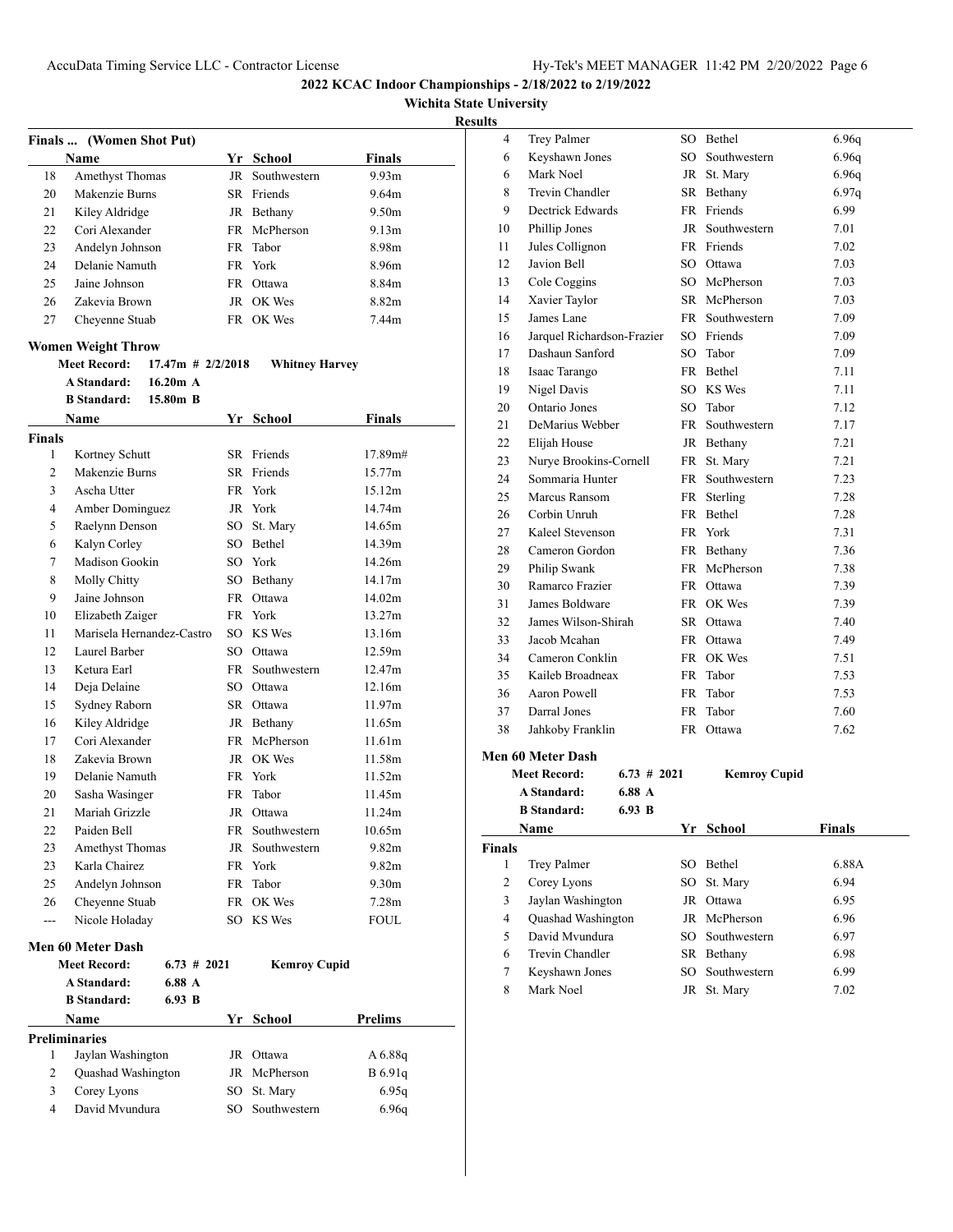AccuData Timing Service LLC - Contractor License Hy-Tek's MEET MANAGER 11:42 PM 2/20/2022 Page 7

**2022 KCAC Indoor Championships - 2/18/2022 to 2/19/2022**

**Wichita State University**

|          | Men 200 Meter Dash                    |         |                 |                           |                |
|----------|---------------------------------------|---------|-----------------|---------------------------|----------------|
|          | <b>Meet Record:</b>                   |         | $21.80 \# 2021$ | <b>Kemroy Cupid</b>       |                |
|          | A Standard:                           | 22.25A  |                 |                           |                |
|          | <b>B</b> Standard:                    | 22.37 B |                 |                           |                |
|          | <b>Name</b>                           |         |                 | Yr School                 | <b>Prelims</b> |
|          | <b>Preliminaries</b>                  |         |                 |                           |                |
| 1        | Corey Lyons                           |         |                 | SO St. Mary               | A 21.97q       |
| 2        | Torrey White                          |         |                 | SO St. Mary               | 22.49q         |
| 3        | Chris Moffett                         |         |                 | FR Southwestern           | 22.50q         |
| 4        | Jules Collignon                       |         |                 | FR Friends                | 22.56q         |
| 5        | David Mvundura                        |         |                 | SO Southwestern           | 22.59q         |
| 6        | Mark Noel                             |         |                 | JR St. Mary               | 22.74q         |
| 7        | Javion Bell                           |         |                 | SO Ottawa                 | 22.78q         |
| 8        | Dectrick Edwards                      |         |                 | FR Friends                | 22.89q         |
| 9        | Cameron Gordon                        |         |                 | FR Bethany                | 22.91          |
| 10       | Tyvonne Allen                         |         |                 | SO OK Wes                 | 22.95          |
| 11       | Inioluwa Ojo                          |         |                 | SO Bethany                | 22.96          |
| 12       | Isaac Tarango                         |         |                 | FR Bethel                 | 22.97          |
| 13       | DeMarius Webber                       |         |                 | FR Southwestern           | 23.06          |
| 14       | Jaylan Washington                     |         |                 | JR Ottawa                 | 23.10          |
| 15       | Jordan Norton                         |         |                 | FR York                   | 23.16          |
| 16       | Trevin Chandler                       |         |                 | SR Bethany                | 23.17          |
| 17       | Corey Durham                          |         |                 | FR Southwestern           | 23.20          |
| 18       | Eugene Dixon                          |         |                 | JR KS Wes                 | 23.22          |
| 19       | Owen Sutherland                       |         |                 | JR McPherson              | 23.31          |
| 20       | Quashad Washington                    |         |                 | JR McPherson              | 23.43          |
| 21       | Elijah House                          |         |                 | JR Bethany                | 23.50          |
| 22       | Zxavy Santaella                       |         |                 | FR York                   | 23.53          |
| 23       | Corbin Unruh                          |         |                 | FR Bethel                 | 23.54          |
| 24       | James Lane                            |         |                 | FR Southwestern           | 23.63          |
| 25       | Cameron Jackson                       |         |                 | SO Ottawa                 | 23.63          |
| 26       | Kaleel Stevenson                      |         |                 | FR York                   | 23.77          |
| 27       | Philip Swank                          |         |                 | FR McPherson              | 23.78          |
| 28       | Jordan Wallace                        |         |                 | SR OK Wes                 | 23.80          |
| 29       | Ramarco Frazier                       |         |                 | FR Ottawa                 |                |
| 30       |                                       |         |                 |                           | 23.83          |
| 31       | Calvin Range<br><b>Garrett Slater</b> |         |                 | SO Bethany<br>FR Bethel   | 24.00          |
| 32       | Travarus Milam                        |         |                 |                           | 24.13<br>24.21 |
| 33       | Jarquel Richardson-Frazier            |         |                 | FR St. Mary<br>SO Friends | 24.26          |
|          |                                       |         |                 | Tabor                     |                |
| 34<br>35 | <b>Brandon Geyer</b><br>Wlices Ramos  |         | FR<br>FR        |                           | 24.35<br>24.41 |
| 36       | Isiah Marris                          |         | FR              | St. Mary<br>Sterling      | 24.51          |
| 37       | Richard Kokoroko Jr.                  |         | JR              | OK Wes                    | 24.52          |
| 38       | Marcus Ransom                         |         | FR              | Sterling                  | 24.60          |
| 39       | Cameron Conklin                       |         | FR              | OK Wes                    | 24.61          |
|          | James Boldware                        |         |                 | OK Wes                    |                |
| 40<br>41 | Charles Walker                        |         | FR<br>FR        | Bethel                    | 24.65<br>24.86 |
| 42       | Jacob Mcahan                          |         | FR              | Ottawa                    | 25.47          |
| 43       | Aaron Dahle-Tillak                    |         | FR              | Bethany                   | 25.54          |
| 44       | LeVale Rogers                         |         | FR              | Friends                   | 26.48          |
| ---      | Dashaun Sanford                       |         | SO              | Tabor                     |                |
|          |                                       |         |                 | Southwestern              | DQ             |
| $---$    | Kiare Worthy<br>Ontario Jones         |         | SO              | Tabor                     | DQ             |
| ---      |                                       |         | SO              |                           | DQ             |

|                    | <b>Men 200 Meter Dash</b><br><b>Meet Record:</b> | $21.80 \# 2021$ |                        | <b>Kemroy Cupid</b> |               |
|--------------------|--------------------------------------------------|-----------------|------------------------|---------------------|---------------|
|                    | <b>A Standard:</b>                               | 22.25A          |                        |                     |               |
|                    | <b>B</b> Standard:                               | 22.37 B         |                        |                     |               |
|                    | <b>Name</b>                                      |                 |                        | Yr School           | Finals        |
|                    |                                                  |                 |                        |                     |               |
| <b>Finals</b><br>1 | Corey Lyons                                      |                 |                        | SO St. Mary         | 21.74#        |
| 2                  | Torrey White                                     |                 |                        | SO St. Mary         | 22.31B        |
| 3                  | Mark Noel                                        |                 |                        | JR St. Mary         | 22.39         |
| 4                  | Chris Moffett                                    |                 |                        | FR Southwestern     | 22.44         |
| 5                  | David Myundura                                   |                 |                        | SO Southwestern     | 22.50         |
| 6                  | Jules Collignon                                  |                 |                        | FR Friends          | 22.66         |
| 7                  | Dectrick Edwards                                 |                 |                        | FR Friends          | 22.85         |
| 8                  | Javion Bell                                      |                 |                        | SO Ottawa           | 23.56         |
|                    |                                                  |                 |                        |                     |               |
|                    | <b>Men 400 Meter Dash</b>                        |                 |                        |                     |               |
|                    | <b>Meet Record:</b>                              | $48.87 \# 2021$ |                        | <b>Corey Lyons</b>  |               |
|                    | <b>A Standard:</b>                               | 49.54 A         |                        |                     |               |
|                    | <b>B</b> Standard:                               | 49.99 B         |                        |                     |               |
|                    | Name                                             |                 |                        | Yr School           | Finals        |
| <b>Finals</b>      |                                                  |                 |                        |                     |               |
| 1                  | Corey Lyons                                      |                 |                        | SO St. Mary         | 49.09A        |
| $\overline{2}$     | Chris Moffett                                    |                 |                        | FR Southwestern     | 49.64B        |
| 3                  | Torrey White                                     |                 |                        | SO St. Mary         | 50.55         |
| 4                  | Tyvonne Allen                                    |                 |                        | SO OK Wes           | 50.91         |
| 5                  | Eugene Dixon                                     |                 |                        | JR KS Wes           | 51.03         |
| 6                  | Nigel Davis                                      |                 |                        | SO KS Wes           | 51.64         |
| 7                  | Inioluwa Ojo                                     |                 |                        | SO Bethany          | 52.07         |
| 8                  | Javion Bell                                      |                 |                        | SO Ottawa           | 52.18         |
| 9                  | Ali Cannon                                       |                 |                        | SO Tabor            | 52.53         |
| 10                 | Owen Sutherland                                  |                 |                        | JR McPherson        | 52.84         |
| 11                 | Casey Mosley                                     |                 |                        | SR Friends          | 52.94         |
| 12                 | Zachary Stampp                                   |                 |                        | FR Southwestern     | 53.31         |
| 13                 | Kiare Worthy                                     |                 |                        | SO Southwestern     | 53.47         |
| 14                 | Chase Morstorf                                   |                 |                        | FR St. Mary         | 53.74         |
| 15                 | Logan Krause                                     |                 |                        | JR Ottawa           | 53.75         |
| 16                 | Cameron Jackson                                  |                 |                        | SO Ottawa           | 54.36         |
| 17                 | <b>Garrett Slater</b>                            |                 |                        | FR Bethel           | 54.43         |
| 18                 | Conner LaRosa                                    |                 |                        | FR KS Wes           | 54.47         |
| 19                 | Hayden Boydston                                  |                 |                        | FR Southwestern     | 54.89         |
| 20                 | Isiah Marris                                     |                 |                        | FR Sterling         | 55.20         |
| 21                 | Calvin Range                                     |                 |                        | SO Bethany          | 55.33         |
| 22                 | Richard Kokoroko Jr.                             |                 |                        | JR OK Wes           | 56.51         |
| 23                 | Trey Galvan                                      |                 |                        | FR St. Mary         | 58.46         |
| ---                | Wlices Ramos                                     |                 |                        | FR St. Mary         | <b>DNF</b>    |
|                    | Men 600 Meter Run                                |                 |                        |                     |               |
|                    | <b>Meet Record:</b>                              |                 | $1:20.26 \# 2/16/2019$ | <b>Mason Held</b>   |               |
|                    | A Standard:                                      | $1:21.99 \; A$  |                        |                     |               |
|                    | <b>B</b> Standard:                               | $1:22.80$ B     |                        |                     |               |
|                    | Name                                             |                 | Yr                     | School              | <b>Finals</b> |
| Finals             |                                                  |                 |                        |                     |               |
| $\mathbf{1}$       | Slavoski Wright                                  |                 |                        | JR Southwestern     | 1:21.16A      |
|                    | Toby Penner                                      |                 |                        | SR Tabor            | 1:21.99A      |
| 2                  |                                                  |                 |                        |                     |               |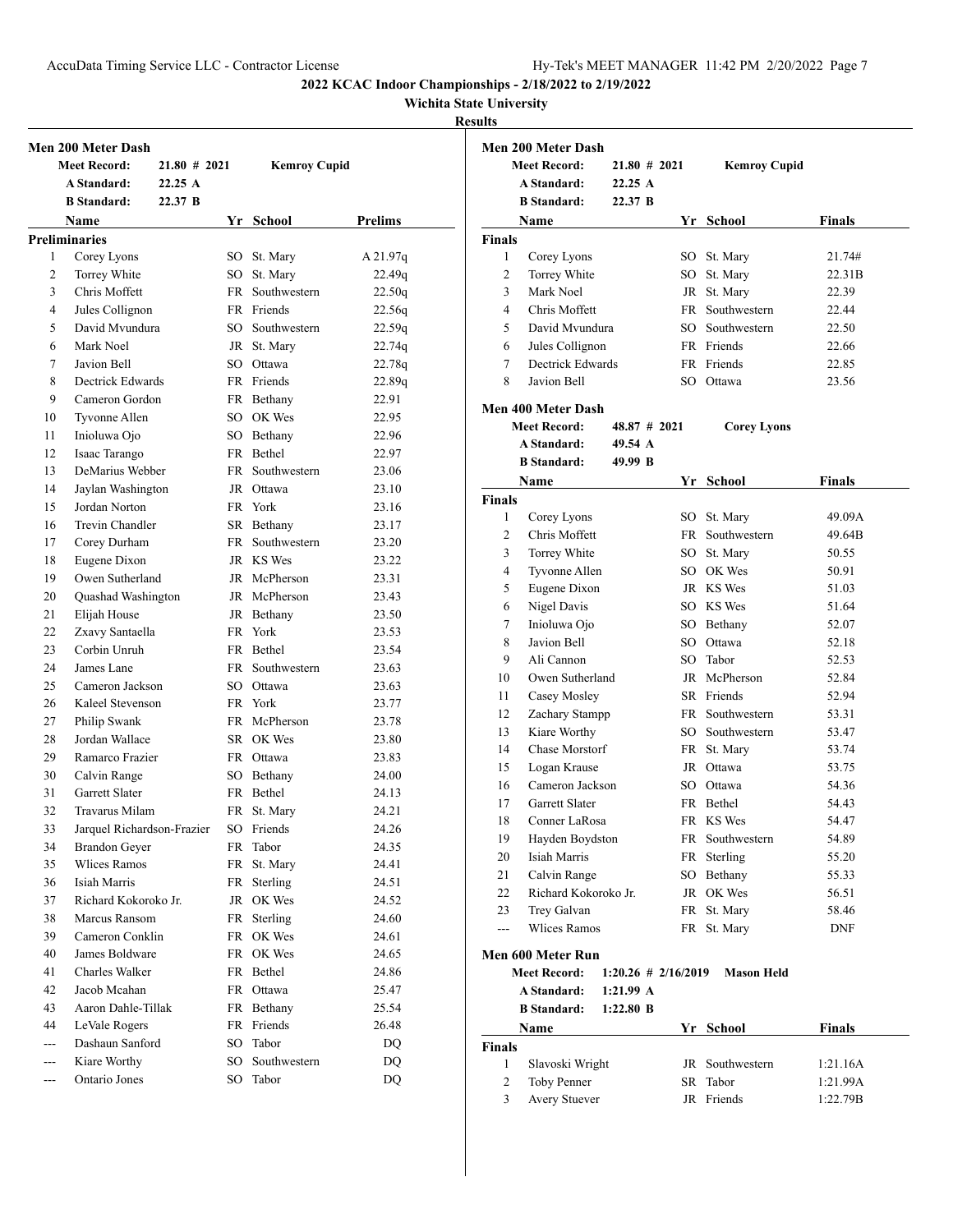## **Wichita State University**

|      | Finals  (Men 600 Meter Run) |           |              |         |
|------|-----------------------------|-----------|--------------|---------|
| Name |                             | Yr        | School       | Finals  |
| 4    | Eli Jacobson                | <b>FR</b> | Friends      | 1:23.06 |
| 5    | Aaron Terrell               | <b>FR</b> | Friends      | 1:23.63 |
| 6    | Anthony Hodson              |           | FR York      | 1:24.56 |
| 7    | Jaylen Townes               | SO        | St. Mary     | 1:26.96 |
| 8    | Bret Sy                     | SO.       | Bethany      | 1:27.77 |
| 9    | Diego Zaragoza              | FR        | Bethany      | 1:28.10 |
| 10   | David Hernandez             | FR        | St. Mary     | 1:28.27 |
| 11   | Logan Anglemyer             | SO        | Friends      | 1:28.45 |
| 12   | Ty Davidson                 | <b>FR</b> | KS Wes       | 1:29.09 |
| 13   | <b>Anthony Torres</b>       | FR        | Friends      | 1:29.20 |
| 14   | <b>Jazton Burnett</b>       | SO        | St. Mary     | 1:30.30 |
| 15   | Jaraylon Buckley            | <b>FR</b> | Southwestern | 1:30.99 |
| 16   | Kevin Flannigan             | FR        | St. Mary     | 1:31.97 |
| 17   | Andrez Ramirez              | <b>FR</b> | Southwestern | 1:32.03 |
| 18   | Darius Archuleta            | <b>FR</b> | KS Wes       | 1:32.08 |
| 19   | Tyshawn Brownfield          | FR        | Southwestern | 1:32.09 |
| 20   | Alexander Ko                | <b>FR</b> | McPherson    | 1:34.55 |
| 21   | Logan Mount                 | SO        | Friends      | 1:35.77 |
| 22   | Gus Stephanos               | FR        | St. Mary     | 1:36.71 |
| 23   | Elijah Edwards              | FR        | St. Mary     | 1:37.94 |
| 24   | David Sawyer                | FR        | Bethany      | 1:39.25 |

#### **Men 800 Meter Run**

|                              | Meet Record: 1:55.37 # 2/15/2021 Luke Skinner |           |               |
|------------------------------|-----------------------------------------------|-----------|---------------|
| A Standard: 1:55.94 A        |                                               |           |               |
| <b>B</b> Standard: 1:56.90 B |                                               |           |               |
| <b>Name</b>                  |                                               | Yr School | <b>Finals</b> |
| <b>Finals</b>                |                                               |           |               |
|                              |                                               |           |               |

| <b>inals</b> |                           |           |               |         |  |
|--------------|---------------------------|-----------|---------------|---------|--|
| 1            | Luis Perez                | FR        | St. Mary      | 1:58.33 |  |
| 2            | Dillon Callaway           | FR        | Tabor         | 1:58.52 |  |
| 3            | Eric Vazquez              | SR        | St. Mary      | 1:59.64 |  |
| 4            | Liam Neidig               | FR        | St. Mary      | 2:00.83 |  |
| 5            | Elvis Rojas-King          | FR        | St. Mary      | 2:00.95 |  |
| 6            | <b>Brendan Mack</b>       | JR        | Southwestern  | 2:03.83 |  |
| 7            | Luke Schmidt              |           | FR Bethel     | 2:06.89 |  |
| 8            | Christopher Yoder         |           | SO Bethany    | 2:07.29 |  |
| 9            | Ethan Leinen              | FR.       | York          | 2:07.35 |  |
| 10           | Nathanael Anderberg       | FR -      | OK Wes        | 2:07.58 |  |
| 11           | Nicholas Green            | FR        | Tabor         | 2:07.63 |  |
| 12           | Jackson Montei-Wallace    |           | FR Bethany    | 2:08.34 |  |
| 13           | <b>Braiden Sturtevant</b> | FR        | St. Mary      | 2:08.53 |  |
| 14           | Austin O'Dwyer            | FR        | St. Mary      | 2:08.56 |  |
| 15           | Hunter Harris             | JR        | OK Wes        | 2:08.74 |  |
| 16           | Justin Almendarez         |           | FR OK Wes     | 2:08.79 |  |
| 17           | Tobin Wise                | <b>FR</b> | <b>Bethel</b> | 2:09.04 |  |
| 18           | Gamaliel Gomez            | <b>FR</b> | Southwestern  | 2:09.39 |  |
| 19           | Gavin Tucker              |           | FR KS Wes     | 2:09.61 |  |
| 20           | Eli Jacobson              | FR.       | Friends       | 2:09.97 |  |
| 21           | Daylon Smith              | FR        | Sterling      | 2:10.23 |  |
| 22           | Luis Bellor-Gardner       | FR.       | Southwestern  | 2:10.57 |  |
| 23           | Gabe Vannucchi            | JR        | Southwestern  | 2:10.78 |  |
| 24           | Aaron Terrell             | <b>FR</b> | Friends       | 2:11.36 |  |
| 25           | Maliki Pope               | JR        | Southwestern  | 2:13.60 |  |
| 26           | <b>Tyrel Haynes</b>       | JR        | Tabor         | 2:15.26 |  |

| <b>Results</b> |                                 |    |                                       |                    |
|----------------|---------------------------------|----|---------------------------------------|--------------------|
| 27             | Christopher Miller              |    | FR McPherson                          | 2:18.05            |
| 28             | Logan Anglemyer                 |    | SO Friends                            | 2:19.99            |
| 29             | Ruben Lopez                     |    | FR OK Wes                             | 2:22.05            |
| 30             | Avery Stuever                   |    | JR Friends                            | 2:27.13            |
|                | Men 1000 Meter Run              |    |                                       |                    |
|                | <b>Meet Record:</b>             |    | $2:31.79$ # $2/15/2021$ Isaiah Bartel |                    |
|                | A Standard: 2:32.00 A           |    |                                       |                    |
|                | <b>B</b> Standard: 2:32.99 B    |    |                                       |                    |
|                | Name                            |    | Yr School                             | Finals             |
| Finals         |                                 |    |                                       |                    |
| 1              | Luke Skinner                    |    | SR St. Mary                           | 2:32.52B           |
| $\overline{2}$ | Ablel Gebreselase               |    | JR Southwestern                       | 2:34.86            |
| 3              | Josiah Bolton                   |    | SO Friends                            | 2:36.41            |
| 4              | Isaiah Bartel                   |    | FR Bethel                             | 2:37.22            |
| 5              | AJ Bohon                        |    | SO St. Mary                           | 2:38.05            |
| 6              | Pierce Klaassen                 |    | JR Tabor                              | 2:39.19            |
| 7              | Ryan Heline                     |    | FR St. Mary                           | 2:39.39            |
| 8              | Garrett Kinsey                  |    | SR Tabor                              | 2:40.78            |
| 9              | Tommy Baker                     |    | FR St. Mary                           | 2:41.80            |
| 10             | Giovanni Rios                   |    | FR KS Wes                             | 2:43.84            |
| 11             | Kaden Cooley                    |    | FR St. Mary                           | 2:45.82            |
| 12             | Trey Topham                     |    | FR Southwestern                       | 2:47.27            |
| 13             | Shane Calvin                    |    | FR KS Wes                             | 2:47.33            |
| 14             | Nathan Standley                 |    | SO Friends                            | 2:49.01            |
| 15             | Wyatt Allen                     |    | FR McPherson                          | 2:49.21            |
| 16             | Ian Brents                      |    | FR Southwestern                       | 2:49.24            |
| 17             | Justus Coppinger                |    | SO York                               | 2:50.89            |
| 18             | Aaron Espinoza                  |    | FR Friends                            | 2:52.08            |
| 19             | Michael Gallegos                |    | FR St. Mary                           | 2:55.79            |
| 20             | Eli Jacobson                    |    | FR Friends                            | 2:59.90            |
| 21             | Dillon Boldt                    |    | FR Friends                            | 3:01.88            |
| 22             | Jacob Baer                      |    | SO Southwestern                       | 3:03.20            |
| 23             | Isaac Hale                      |    | FR McPherson                          | 3:05.12            |
| 24             | Austin Moffet                   |    | FR McPherson                          | 3:08.48            |
|                | Men 1 Mile Run                  |    |                                       |                    |
|                | <b>Meet Record:</b>             |    | $4:17.29$ # 2/15/2021 Luke Skinner    |                    |
|                | <b>A Standard:</b><br>4:19.49 A |    |                                       |                    |
|                | <b>B</b> Standard:<br>4:21.98 B |    |                                       |                    |
|                | <b>Name</b>                     |    | Yr School                             | <b>Finals</b>      |
| <b>Finals</b>  |                                 |    |                                       |                    |
| $\mathbf{1}$   | Luke Skinner                    |    | SR St. Mary                           | 4:16.45#           |
| 2              | Luis Perez                      |    | FR St. Mary                           | 4:17.74A           |
| 3              | Emad Bashir-Mohammed            |    | SO Friends                            | 4:18.10A           |
| $\overline{4}$ | Eric Vazquez                    |    | SR St. Mary                           | 4:20.30B           |
| 5              | Dillon Callaway                 |    | FR Tabor                              | 4:23.42            |
| 6              | Caden Cunningham                | FR | Tabor                                 | 4:24.72            |
| 7              | Elvis Rojas-King                |    | FR St. Mary                           | 4:25.29            |
| 8              | Kaden Cooley                    |    | FR St. Mary                           | 4:27.35            |
| 9              | Ablel Gebreselase               |    | JR Southwestern                       | 4:28.99            |
|                |                                 |    | SO St. Mary                           | 4:31.16            |
|                |                                 |    |                                       |                    |
| 10             | AJ Bohon                        |    |                                       |                    |
| 11             | <b>Brendan Mack</b>             |    | JR Southwestern                       | 4:34.97            |
| 12             | Mauro Arancibia Campos          |    | SR Bethel                             | 4:35.41            |
| 13<br>14       | Luke Schmidt<br>Jack Horacek    |    | FR Bethel<br>FR KS Wes                | 4:43.56<br>4:47.03 |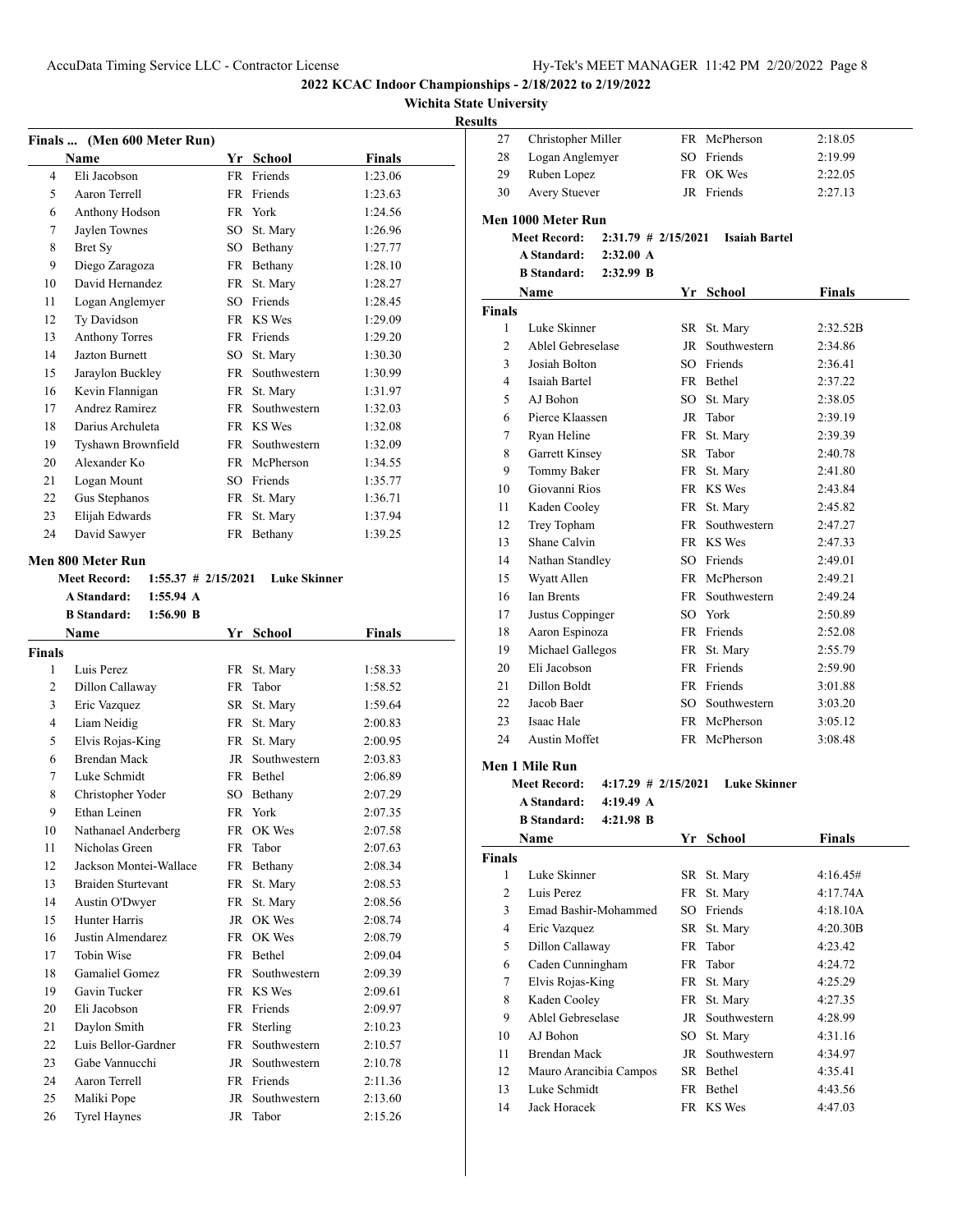## **Wichita State University**

## **Results**

|    | Finals  (Men 1 Mile Run) |     |              |               |  |
|----|--------------------------|-----|--------------|---------------|--|
|    | <b>Name</b>              | Yr. | School       | <b>Finals</b> |  |
| 15 | Hosea Kiptoo             |     | JR York      | 4:48.54       |  |
| 16 | <b>Tyler Seeley</b>      |     | FR Tabor     | 4:50.60       |  |
| 17 | Luis Bellor-Gardner      | FR. | Southwestern | 4:53.13       |  |
| 18 | Cobie Villegas           | SO  | Tabor        | 4:54.04       |  |
| 19 | Maliki Pope              | JR  | Southwestern | 4:54.61       |  |
| 20 | Nathanael Anderberg      |     | FR OK Wes    | 4:57.02       |  |
| 21 | Andrew Miller            | SO  | Tabor        | 4:59.09       |  |
| 22 | Christopher Yoder        | SО  | Bethany      | 5:08.71       |  |
| 23 | Jacob Baer               | SO. | Southwestern | 5:10.18       |  |
| 24 | Austin Moffet            | FR  | McPherson    | 5:12.90       |  |
| 25 | Ruben Lopez              |     | FR OK Wes    | 5:13.48       |  |
| 26 | Justin Almendarez        |     | FR OK Wes    | 5:15.16       |  |
| 27 | Isaac Hale               | FR  | McPherson    | 5:19.02       |  |
| 28 | <b>Todd Truelove</b>     | SO. | McPherson    | 5:39.69       |  |

#### **Men 3000 Meter Run**

| $8:29.86$ # 2/15/2021<br><b>Meet Record:</b> | Logan Horning |
|----------------------------------------------|---------------|
|----------------------------------------------|---------------|

**A Standard: 8:42.01 A**

| Name           |                        |           | <b>School</b>   | <b>Finals</b> |  |
|----------------|------------------------|-----------|-----------------|---------------|--|
| Finals         |                        |           |                 |               |  |
| 1              | Johnathan Bowen        | SR        | St. Mary        | 8:29.00#      |  |
| $\overline{c}$ | Brendan Erwin          | SR        | St. Mary        | 8:42.83B      |  |
| 3              | <b>Jared Stark</b>     | SR        | St. Mary        | 8:47.51       |  |
| 4              | Caden Cunningham       | FR.       | Tabor           | 8:51.69       |  |
| 5              | <b>Brig Merritt</b>    | SO.       | St. Mary        | 8:53.56       |  |
| 6              | Arran Kearney          |           | FR Bethel       | 8:54.80       |  |
| 7              | Dylan Stoltzfus        | FR        | St. Mary        | 8:56.65       |  |
| 8              | Mauro Arancibia Campos |           | SR Bethel       | 8:57.38       |  |
| 9              | <b>Brendan Briody</b>  | SR        | St. Mary        | 9:02.69       |  |
| 10             | Ablel Gebreselase      | JR        | Southwestern    | 9:05.00       |  |
| 11             | <b>Brock Lauer</b>     |           | FR McPherson    | 9:18.32       |  |
| 12             | Kade Gerlach           |           | SR Friends      | 9:22.21       |  |
| 13             | <b>Austin Hess</b>     |           | FR KS Wes       | 9:27.88       |  |
| 14             | Alan Catana            | <b>FR</b> | Tabor           | 9:29.16       |  |
| 15             | Ajay Dandu             | SR        | Southwestern    | 9:29.55       |  |
| 16             | <b>Ethan Pricolo</b>   | FR        | Southwestern    | 9:31.60       |  |
| 17             | Logan Dybowski         | FR        | Tabor           | 9:41.04       |  |
| 18             | <b>Brendan Mack</b>    | JR        | Southwestern    | 9:43.12       |  |
| 19             | Meseret Elgin          |           | SR Southwestern | 9:44.01       |  |
| 20             | Alex Wilson            | SO        | Tabor           | 9:44.67       |  |
| 21             | Justin Morwood         | FR        | Tabor           | 9:45.48       |  |
| 22             | Nathan Mier            |           | SR Friends      | 9:46.84       |  |
| 23             | Andrew Graber          | FR        | <b>Bethel</b>   | 9:49.20       |  |
| 24             | Jadin Fleming          | JR        | McPherson       | 9:51.23       |  |
| 25             | Cisco Alvarez          |           | FR KS Wes       | 10:02.40      |  |
| 26             | Tristan Lijuan         | SO        | OK Wes          | 10:04.67      |  |
| 27             | Stevie Merrill         |           | FR KS Wes       | 10:07.20      |  |
| 28             | Parker Roberts         |           | FR McPherson    | 10:20.54      |  |
| 29             | Jadon Davis            |           | SO Friends      | 10:39.23      |  |
| 30             | Pablo Sanz-Rillo       |           | FR Friends      | 10:45.52      |  |
| 31             | Gage Carr              | FR.       | Friends         | 10:48.32      |  |
| 32             | Reagan Thai            | <b>FR</b> | McPherson       | 10:48.61      |  |
| 33             | Nathan Jones           | SO        | Sterling        | 11:08.69      |  |
|                |                        |           |                 |               |  |

| 34                          | Carter Funk                          |                        | FR  | Bethel                | 11:23.19       |  |  |
|-----------------------------|--------------------------------------|------------------------|-----|-----------------------|----------------|--|--|
| ---                         | Ryan Villarreal                      |                        | SO. | Tabor                 | DQ             |  |  |
| ---                         | Emad Bashir-Mohammed                 |                        |     | SO Friends            | DQ             |  |  |
|                             | Men 5000 Meter Run                   |                        |     |                       |                |  |  |
|                             | Meet Record:                         | $14:39.50$ # 2/14/2021 |     | <b>Luke Skinner</b>   |                |  |  |
|                             | <b>A Standard: 15:06.00 A</b>        |                        |     |                       |                |  |  |
|                             | <b>B</b> Standard: 15:20.21 <b>B</b> |                        |     |                       |                |  |  |
|                             | Name                                 |                        |     | Yr School             | <b>Finals</b>  |  |  |
| <b>Finals</b>               |                                      |                        |     |                       |                |  |  |
| 1                           | Johnathan Bowen                      |                        |     | SR St. Mary           | 15:02.58A      |  |  |
| $\overline{c}$              | Dylan Stoltzfus                      |                        |     | FR St. Mary           | 15:07.06B      |  |  |
| 3                           | Emad Bashir-Mohammed                 |                        |     | SO Friends            | 15:08.89B      |  |  |
| $\overline{4}$              | <b>Jared Stark</b>                   |                        |     | SR St. Mary           | 15:11.88B      |  |  |
| 5                           | Ryan Heline                          |                        |     | FR St. Mary           | 15:18.11B      |  |  |
| 6                           | <b>Brendan Briody</b>                |                        |     | SR St. Mary           | 15:32.30       |  |  |
| 7                           | Brayden Myers                        |                        |     | SO St. Mary           | 15:56.83       |  |  |
| 8                           | <b>Austin Hess</b>                   |                        |     | FR KS Wes             | 16:12.08       |  |  |
| 9                           | Meseret Elgin                        |                        |     | SR Southwestern       | 16:14.03       |  |  |
| 10                          | Alan Catana                          |                        |     | FR Tabor              | 16:27.05       |  |  |
| 11                          | Ajay Dandu                           |                        |     | SR Southwestern       | 16:45.79       |  |  |
| 12                          | Justin Morwood                       |                        |     | FR Tabor              | 16:56.26       |  |  |
| 13                          | <b>Stevie Merrill</b>                |                        |     | FR KS Wes             | 16:59.01       |  |  |
| 14                          | Logan Dybowski                       |                        |     | FR Tabor              | 17:02.01       |  |  |
| 15                          | Jerah Schmidt                        |                        |     | SO Tabor              | 17:13.63       |  |  |
| 16                          | Cisco Alvarez                        |                        |     | FR KS Wes             | 17:32.24       |  |  |
| 17                          | Parker Roberts                       |                        |     | FR McPherson          | 17:33.53       |  |  |
| 18                          | Ryan Villarreal                      |                        |     | SO Tabor              | 17:43.16       |  |  |
| 19                          | Alex Wilson                          |                        |     | SO Tabor              | 18:11.65       |  |  |
| 20                          | Robbie Crager                        |                        |     | FR Bethel             | 19:06.22       |  |  |
| <b>Men 60 Meter Hurdles</b> |                                      |                        |     |                       |                |  |  |
|                             | <b>Meet Record:</b>                  | $8.09 \# 2013$         |     | <b>Cedrique Smith</b> |                |  |  |
|                             | <b>A Standard:</b>                   | $8.23 \text{ A}$       |     |                       |                |  |  |
|                             | <b>B</b> Standard:                   | 8.38 B                 |     |                       |                |  |  |
|                             | Name                                 |                        |     | Yr School             | <b>Prelims</b> |  |  |
|                             | <b>Preliminaries</b>                 |                        |     |                       |                |  |  |
| 1                           | Marcquiece Cade                      |                        |     | SO Friends            | # $8.03q$      |  |  |
| 2                           | Braden Richardson                    |                        |     | JR Ottawa             | 8.40q          |  |  |
| 3                           | Jacob Skinner                        |                        |     | SR Tabor              | 8.50q          |  |  |
| $\overline{4}$              | Jordan Wallace                       |                        |     | SR OK Wes             | 8.56q          |  |  |
| 5                           | Hayden Boydston                      |                        |     | FR Southwestern       | 8.76q          |  |  |
| 6                           | Jarod Belden                         |                        |     | SO York               | 8.78q          |  |  |

 Toby Penner SR Tabor 8.79q 8 Garrett Lewis FR Friends 8.83q 9 Chase Morstorf FR St. Mary 9.05 Eduardo Orozco SR Ottawa 9.11 11 David Hernandez FR St. Mary 9.14 Travarus Milam FR St. Mary 9.26 Josh Shade FR St. Mary 9.90 14 George Garcia FR OK Wes 10.07 Kennard Issac JR Ottawa 10.28 16 Taylor Smith FR OK Wes 10.85 --- Allen Henderson FR Friends DQ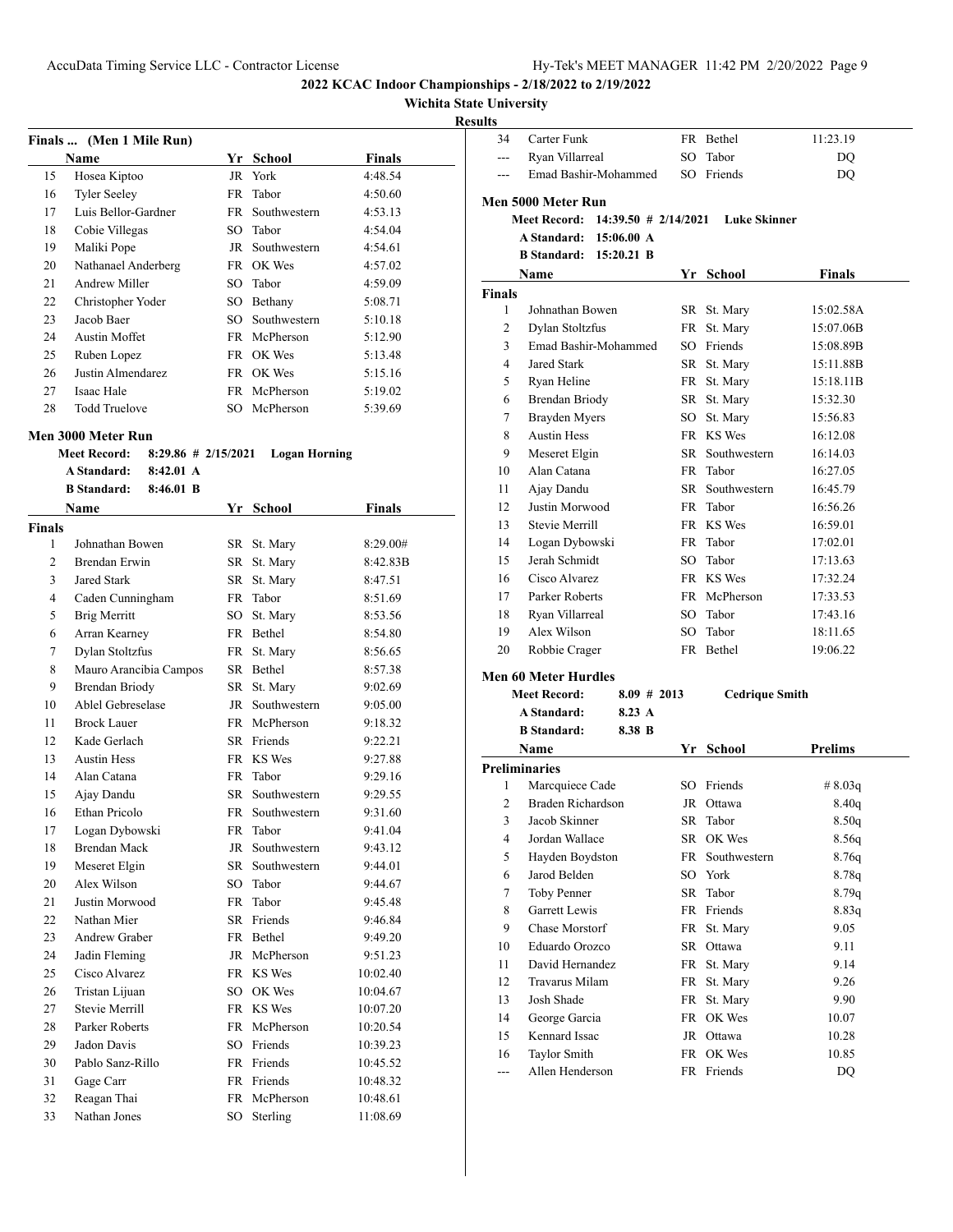# **Wichita State University**

#### **Result**

|               | <b>Meet Record:</b>                      | $8.09 \# 2013$        |                     | <b>Cedrique Smith</b>                   |               |
|---------------|------------------------------------------|-----------------------|---------------------|-----------------------------------------|---------------|
|               | A Standard:                              | $8.23 \text{ A}$      |                     |                                         |               |
|               | <b>B</b> Standard:                       | 8.38 B                |                     |                                         |               |
|               | Name                                     |                       |                     | Yr School                               | <b>Finals</b> |
| <b>Finals</b> |                                          |                       |                     |                                         |               |
| 1             | Marcquiece Cade                          |                       |                     | SO Friends                              | 8.12A         |
| 2             | Jacob Skinner                            |                       |                     | SR Tabor                                | 8.42          |
| 3             | Jordan Wallace                           |                       |                     | SR OK Wes                               | 8.45          |
| 4             | Braden Richardson                        |                       |                     | JR Ottawa                               | 8.55          |
| 5             | Toby Penner                              |                       |                     | SR Tabor                                | 8.64          |
| 6             | Hayden Boydston                          |                       |                     | FR Southwestern                         | 8.67          |
| 7             | Jarod Belden                             |                       |                     | SO York                                 | 8.83          |
| 8             | Garrett Lewis                            |                       |                     | FR Friends                              | 9.06          |
|               | Men 4x400 Meter Relay                    |                       |                     |                                         |               |
|               | <b>Meet Record:</b>                      | $3:20.79$ # 2/22/2020 |                     | <b>McPherson</b>                        |               |
|               | A Heisser, Z Ramay, C Grabast, T Collins |                       |                     |                                         |               |
|               | A Standard:                              | $3:20.98$ A           |                     |                                         |               |
|               | <b>B</b> Standard:                       | $3:22.49$ B           |                     |                                         |               |
|               | Team                                     |                       |                     | Relay                                   | <b>Finals</b> |
| <b>Finals</b> |                                          |                       |                     |                                         |               |
| 1             | Southwestern (Kan.)                      |                       |                     |                                         | 3:26.13       |
|               | 1) David Mvundura SO                     |                       |                     | 2) James Lane FR                        |               |
|               | 3) Slavoski Wright JR                    |                       |                     | 4) Chris Moffett FR                     |               |
| 2             | Friends                                  |                       | 3:27.96             |                                         |               |
|               | 1) Casey Mosley SR                       |                       | 2) Avery Stuever JR |                                         |               |
|               | 3) Jules Collignon FR                    |                       |                     | 4) Marcquiece Cade SO                   |               |
| 3             | Tabor                                    |                       |                     |                                         | 3:30.79       |
|               | 1) Ali Cannon SO                         |                       |                     | 2) Nick Montoya SO                      |               |
|               | 3) Brandon Geyer FR                      |                       |                     | 4) Toby Penner SR                       |               |
| 4             | Kansas Wesleyan                          |                       |                     |                                         | 3:31.39       |
|               | 1) Eugene Dixon JR                       |                       |                     | 2) Nigel Davis SO                       |               |
|               | 3) Conner LaRosa FR                      |                       |                     | 4) Ty Davidson FR                       |               |
| 5             | Bethany                                  |                       |                     |                                         | 3:31.76       |
|               | 1) Inioluwa Ojo SO                       |                       |                     | 2) Bret Sy SO                           |               |
| 6             | 3) Calvin Range SO<br>Ottawa             |                       |                     | 4) Evan Crotinger SR                    | 3:34.87       |
|               | 1) Cameron Jackson SO                    |                       |                     |                                         |               |
|               |                                          |                       |                     | 2) Logan Krause JR<br>4) Javion Bell SO |               |
|               | 3) Ramarco Frazier FR<br>St. Mary        |                       |                     |                                         | 3:34.93       |
|               | 1) Chase Morstorf FR                     |                       |                     | 2) David Hernandez FR                   |               |
| 7             |                                          |                       |                     | 4) Jaylen Townes SO                     |               |
|               |                                          |                       |                     |                                         | 3:37.26       |
|               | 3) Nerwuin Echeverria FR                 |                       |                     |                                         |               |
| 8             | Bethel                                   |                       |                     |                                         |               |
|               | 1) Isaac Tarango FR                      |                       |                     | 2) Sebastian Formento FR                |               |
| 9             | 3) Corbin Unruh FR<br>York               |                       |                     | 4) Trey Palmer SO                       | 4:08.39       |
|               | 1) Kaleel Stevenson FR                   |                       |                     | 2) Jordan Norton FR                     |               |

|               | Men 4x800 Meter Relay<br><b>Meet Record:</b> | $7:49.50$ # 2015                    | <b>Friends</b>      |                              |
|---------------|----------------------------------------------|-------------------------------------|---------------------|------------------------------|
|               |                                              | B Martin, J Clark, G Kuhn, I Clark  |                     |                              |
|               | A Standard:                                  | 7:57.49 A                           |                     |                              |
|               | <b>B</b> Standard:                           | 7:59.99 B                           |                     |                              |
|               |                                              |                                     |                     |                              |
|               | Team                                         |                                     | Relay               | <b>Finals</b>                |
| <b>Finals</b> |                                              |                                     |                     |                              |
| 1             | Southwestern (Kan.)                          |                                     |                     | 7:55.70A                     |
|               | 1) Brendan Mack JR                           |                                     |                     | 2) Ablel Gebreselase JR      |
|               | 3) Trey Topham FR                            |                                     |                     | 4) Slavoski Wright JR        |
| 2             | St. Mary                                     |                                     |                     | 7:56.79A                     |
|               | 1) Luis Perez FR                             |                                     |                     | 2) Elvis Rojas-King FR       |
|               | 3) Kaden Cooley FR                           |                                     | 4) Liam Neidig FR   |                              |
| 3             | Friends                                      |                                     |                     | 7:57.42A                     |
|               | 1) Josiah Bolton SO                          |                                     | 2) Avery Stuever JR |                              |
|               | 3) Aaron Terrell FR                          |                                     | 4) Eli Jacobson FR  |                              |
| 4             | Tabor                                        |                                     |                     | 7:57.88B                     |
|               | 1) Toby Penner SR                            |                                     |                     | 2) Pierce Klaassen JR        |
|               | 3) Caden Cunningham FR                       |                                     |                     | 4) Dillon Callaway FR        |
| 5             | Bethel                                       |                                     |                     | 8:00.02                      |
|               | 1) Luke Schmidt FR                           |                                     | 2) Isaiah Bartel FR |                              |
|               | 3) Arran Kearney FR                          |                                     |                     | 4) Mauro Arancibia Campos SR |
| 6             | Bethany                                      |                                     |                     | 8:31.44                      |
|               | 1) Evan Crotinger SR                         |                                     | 2) Bret Sy SO       |                              |
|               | 3) Diego Zaragoza FR                         |                                     |                     | 4) Jackson Montei-Wallace FR |
| 7             | Kansas Wesleyan                              |                                     |                     | 8:35.47                      |
|               | 1) Gavin Tucker FR                           |                                     | 2) Jack Horacek FR  |                              |
|               | 3) Giovanni Rios FR                          |                                     | 4) Ty Davidson FR   |                              |
| 8             | McPherson                                    |                                     |                     | 8:41.83                      |
|               | 1) Wyatt Allen FR                            |                                     |                     | 2) Christopher Miller FR     |
|               | 3) Alexander Ko FR                           |                                     | 4) Brock Lauer FR   |                              |
| 9             | OK Wesleyan                                  |                                     |                     | 8:54.79                      |
|               | 1) Hunter Harris JR                          |                                     |                     | 2) Justin Almendarez FR      |
|               | 3) Ruben Lopez FR                            |                                     |                     | 4) Nathanael Anderberg FR    |
| 10            | Ottawa                                       |                                     |                     | 10:37.33                     |
|               | 1) Caleb Meyer SO                            |                                     |                     | 2) Christopher Rosas SO      |
|               | 3) Kennard Issac JR                          |                                     |                     | 4) Jermel Dickens FR         |
|               |                                              |                                     |                     |                              |
|               | <b>Men Distance Medley</b>                   |                                     |                     |                              |
|               |                                              | Meet Record: 10:33.75 # 2018        | York (Neb.)         |                              |
|               |                                              | L Swenson, K Wynn, C Magner, I Meek |                     |                              |
|               | A Standard:                                  | 10:23.98 A                          |                     |                              |
|               | <b>B</b> Standard:                           | $10:25.99$ B                        |                     |                              |
|               | Team                                         |                                     | Relay               | <b>Finals</b>                |
| <b>Finals</b> |                                              |                                     |                     |                              |
| 1             | St. Mary                                     |                                     |                     | 10:49.32                     |
|               | 1) Dawson Adams FR                           |                                     |                     | 2) Nerwuin Echeverria FR     |
|               | 3) Tommy Baker FR                            |                                     |                     | 4) Dominic Beine FR          |
| 2             | McPherson                                    |                                     |                     | 10:54.52                     |
|               | 1) Wyatt Allen FR                            |                                     |                     | 2) Owen Sutherland JR        |
|               | 3) Christopher Miller FR                     |                                     | 4) Brock Lauer FR   |                              |
| 3             | Bethel                                       |                                     |                     | 10:58.01                     |
|               | 1) Arran Kearney FR                          |                                     | 2) Isaac Tarango FR |                              |
|               | 3) Tobin Wise FR                             |                                     |                     | 4) Andrew Graber FR          |
|               |                                              |                                     |                     |                              |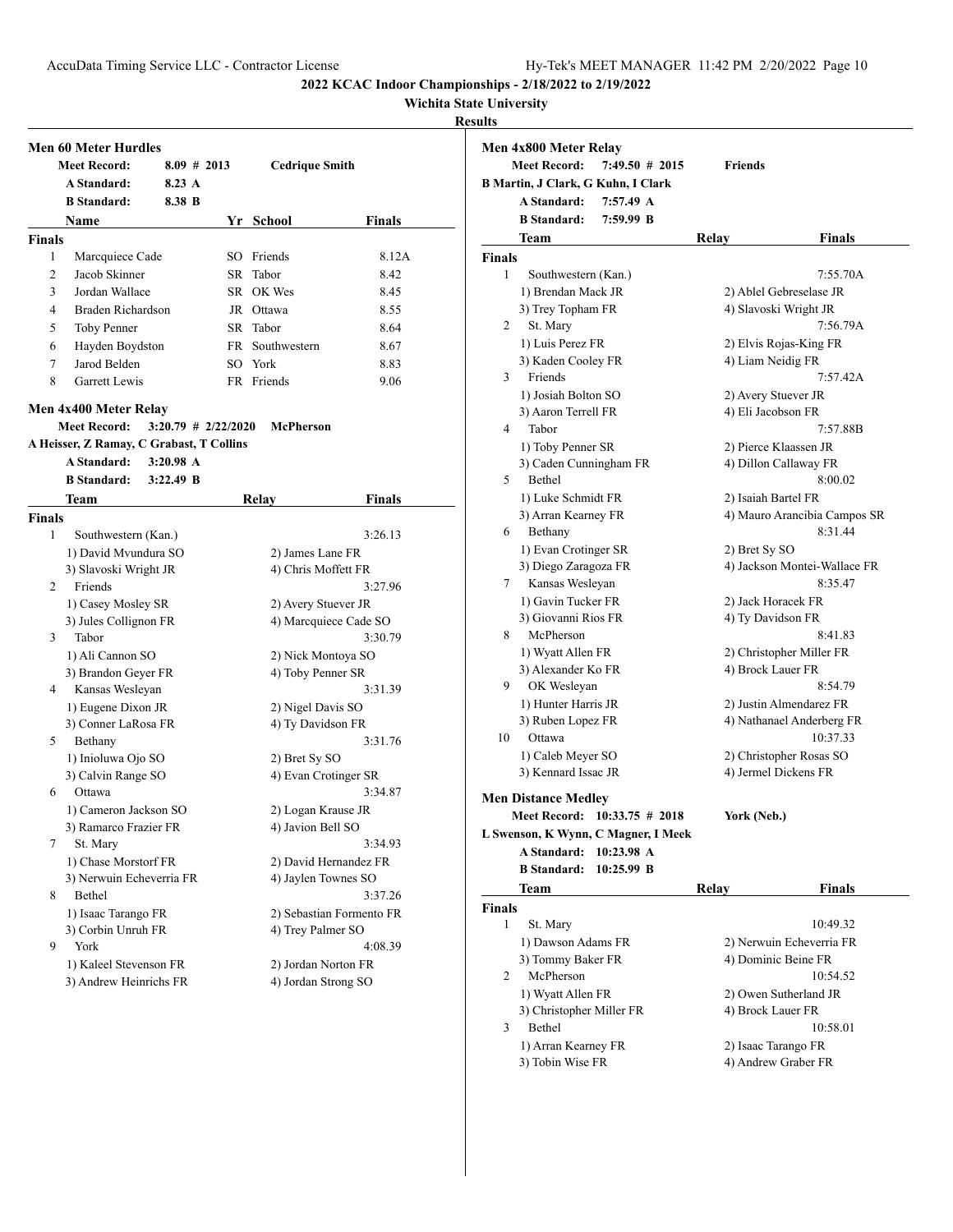**2022 KCAC Indoor Championships - 2/18/2022 to 2/19/2022**

## **Wichita State University**

|                    | Finals  (Men Distance Medley)            |                |    |                                             |                     |                | Justin Morwood         |                 |     | FR Tabor                | NH                |
|--------------------|------------------------------------------|----------------|----|---------------------------------------------|---------------------|----------------|------------------------|-----------------|-----|-------------------------|-------------------|
|                    | <b>Team</b>                              |                |    | Relay                                       | <b>Finals</b>       |                | <b>Men Long Jump</b>   |                 |     |                         |                   |
| $\overline{4}$     | Friends                                  |                |    |                                             | 10:59.10            |                | <b>Meet Record:</b>    | $7.13m \# 2012$ |     | <b>Ira Autrey</b>       |                   |
|                    | 1) Aaron Espinoza FR                     |                |    | 2) Logan Mount SO                           |                     |                | A Standard:            | 7.10m A         |     |                         |                   |
|                    | 3) Logan Anglemyer SO                    |                |    | 4) Nathan Standley SO                       |                     |                | <b>B</b> Standard:     | $7.00m$ B       |     |                         |                   |
| 5                  | York                                     |                |    |                                             | 10:59.96            |                | Name                   |                 |     | Yr School               | <b>Finals</b>     |
|                    | 1) Justus Coppinger SO                   |                |    | 2) Jordan Strong SO                         |                     | Finals         |                        |                 |     |                         |                   |
|                    | 3) Ethan Leinen FR                       |                |    | 4) Hosea Kiptoo JR                          |                     | 1              | Chiante Stewart        |                 |     | SR Friends              | 6.91 <sub>m</sub> |
| 6                  | Kansas Wesleyan                          |                |    |                                             | 11:06.16            | $\mathfrak{2}$ | Marcquiece Cade        |                 |     | SO Friends              | 6.78m             |
|                    | 1) Giovanni Rios FR                      |                |    | 2) Conner LaRosa FR                         |                     | 3              | Mark Noel              |                 |     | JR St. Mary             | 6.61 <sub>m</sub> |
| $\tau$             | 3) Ty Davidson FR<br>Southwestern (Kan.) |                |    | 4) Austin Hess FR                           | 11:09.17            | 4              | Eryk Kyser             |                 |     | FR KS Wes               | 6.60m             |
|                    |                                          |                |    |                                             |                     | 5              | Keyshawn Jones         |                 | SO. | Southwestern            | 6.55m             |
|                    | 1) Trey Topham FR<br>3) Ian Brents FR    |                |    | 2) Zachary Stampp FR<br>4) Ethan Pricolo FR |                     | 6              | Allen Henderson        |                 | FR  | Friends                 | 6.51 <sub>m</sub> |
| 8                  | Tabor                                    |                |    |                                             | 11:12.37            | 7              | William Colgin         |                 | SO. | Tabor                   | 6.45m             |
|                    | 1) Pierce Klaassen JR                    |                |    | 2) Nick Montoya SO                          |                     | 8              | Griffin Standridge     |                 | SO. | Ottawa                  | 6.35m             |
|                    | 3) Garrett Kinsey SR                     |                |    | 4) Jerah Schmidt SO                         |                     | 9              | Noah Lang              |                 |     | FR Ottawa               | 6.25m             |
| 9                  | Bethany                                  |                |    |                                             | 11:19.87            | 10             | Lonnie Ford            |                 |     | JR Tabor                | 6.17m             |
|                    | 1) Jackson Montei-Wallace FR             |                |    | 2) Cameron Gordon FR                        |                     | 11             | Kalil Murphy           |                 |     | FR KS Wes               | 6.12m             |
|                    | 3) Christopher Yoder SO                  |                |    | 4) Evan Crotinger SR                        |                     | 12             | Sebastian Formento     |                 |     | FR Bethel               | 6.10m             |
|                    |                                          |                |    |                                             |                     | 13             | Kaleel Stevenson       |                 |     | FR York                 | 6.09 <sub>m</sub> |
|                    | Men High Jump                            |                |    |                                             |                     | 14             | Philip Swank           |                 |     | FR McPherson            | 6.04m             |
|                    | <b>Meet Record:</b>                      | $2.11m$ # 2013 |    | <b>Derrick Toney</b>                        |                     | 15             | Ali Cannon             |                 |     | SO Tabor                | 5.99m             |
|                    | A Standard:                              | 2.04m A        |    |                                             |                     | 16             | Donel Jack             |                 |     | FR St. Mary             | 5.98m             |
|                    | <b>B</b> Standard:                       | $2.01m$ B      |    |                                             |                     | 17             | Robert Hawkins         |                 |     | FR Friends              | 5.96m             |
|                    | <b>Name</b>                              |                |    | Yr School                                   | <b>Finals</b>       | 18             | Kannon Hayes           |                 |     | FR Bethany              | 5.76m             |
| <b>Finals</b>      |                                          |                |    |                                             |                     | 19             | Aaron Dahle-Tillak     |                 |     | FR Bethany              | 5.53m             |
| 1                  | Tony Kinser                              |                | SO | Southwestern                                | 2.04mA              | 20             | Nathanael Anderberg    |                 |     | FR OK Wes               | 5.33m             |
| 2                  | Vance Shewey                             |                | FR | Tabor                                       | 2.01 <sub>m</sub> B | 21             | Kennard Issac          |                 |     | JR Ottawa               | 5.27m             |
| 3                  | Marcquiece Cade                          |                | SO | Friends                                     | J2.01mB             | 22             | Taylor Smith           |                 |     | FR OK Wes               | 5.21m             |
| 4                  | Tyke Owens                               |                | SO | Tabor                                       | 1.96m               | 23             | Cyle Campbell          |                 |     | JR Ottawa               | 4.82m             |
| 5                  | Allen Henderson                          |                |    | FR Friends                                  | J1.96m              | 24             | Vance Shewey           |                 | FR  | Tabor                   | 4.71 <sub>m</sub> |
| 6                  | Chiante Stewart                          |                |    | SR Friends                                  | 1.91 <sub>m</sub>   | $\overline{a}$ | Aaron Powell           |                 |     | FR Tabor                | <b>FOUL</b>       |
| 7                  | Dashaun Sanford                          |                | SO | Tabor                                       | J1.91m              |                |                        |                 |     |                         |                   |
| 8                  | Donel Jack                               |                |    | FR St. Mary                                 | J1.91m              |                | <b>Men Triple Jump</b> |                 |     |                         |                   |
| 9                  | Preston Rottinghaus                      |                |    | FR KS Wes                                   | 1.86m               |                | <b>Meet Record:</b>    | $14.24m$ # 2012 |     | <b>Domonick Eastman</b> |                   |
| 10                 | Jarod Belden                             |                | SO | York                                        | 1.76m               |                | A Standard:            | 14.25m A        |     |                         |                   |
| 11                 | Darral Jones                             |                |    | FR Tabor                                    | 1.71m               |                | <b>B</b> Standard:     | 14.05m B        |     |                         |                   |
|                    | Josh Shade                               |                |    | FR St. Mary                                 | NH                  |                | Name                   |                 |     | Yr School               | Finals            |
| $---$              | Hadyn Bieling                            |                |    | FR Ottawa                                   | NH                  | Finals         |                        |                 |     |                         |                   |
|                    | <b>Men Pole Vault</b>                    |                |    |                                             |                     | 1              | Chiante Stewart        |                 |     | SR Friends              | 14.39mA           |
|                    | <b>Meet Record:</b>                      | $4.90m$ # 2017 |    | Art Hop                                     |                     | 2              | Kalil Murphy           |                 |     | FR KS Wes               | 14.12mB           |
|                    | A Standard:                              | 4.75m A        |    |                                             |                     | 3              | William Colgin         |                 | SO  | Tabor                   | 13.95m            |
|                    | <b>B</b> Standard:                       | $4.65m$ B      |    |                                             |                     | 4              | Inioluwa Ojo           |                 |     | SO Bethany              | 13.83m            |
|                    | Name                                     |                |    | Yr School                                   | <b>Finals</b>       | 5              | Donel Jack             |                 |     | FR St. Mary             | 13.35m            |
|                    |                                          |                |    |                                             |                     | 6              | Robert Hawkins         |                 |     | FR Friends              | 12.60m            |
| <b>Finals</b><br>1 | Garrett Lewis                            |                |    | FR Friends                                  | 4.50m               | 7              | Sebastian Formento     |                 |     | FR Bethel               | 12.36m            |
| 2                  | <b>Brian Sweney</b>                      |                |    | FR Friends                                  | 4.35m               | 8              | Griffin Standridge     |                 |     | SO Ottawa               | 12.21m            |
| 3                  | Marcquiece Cade                          |                | SO | Friends                                     | 4.05m               | 9              | Kennard Issac          |                 |     | JR Ottawa               | 10.99m            |
|                    | Dakota Whiteley                          |                |    | JR Tabor                                    | J4.05m              |                |                        |                 |     |                         |                   |
| 4                  |                                          |                |    |                                             |                     |                |                        |                 |     |                         |                   |
| 5                  | Christian Ahlf                           |                |    | FR Friends                                  | 3.90 <sub>m</sub>   |                |                        |                 |     |                         |                   |
| 6                  | Micheal Mercer                           |                |    | FR McPherson                                | J3.90m              |                |                        |                 |     |                         |                   |
| 7                  | Christopher Schintgen                    |                |    | SO St. Mary                                 | 3.75m               |                |                        |                 |     |                         |                   |
| 8                  | Jarod Belden                             |                |    | SO York                                     | J3.75m              |                |                        |                 |     |                         |                   |
| ---                | Jermel Dickens                           |                |    | FR Ottawa                                   | NH                  |                |                        |                 |     |                         |                   |